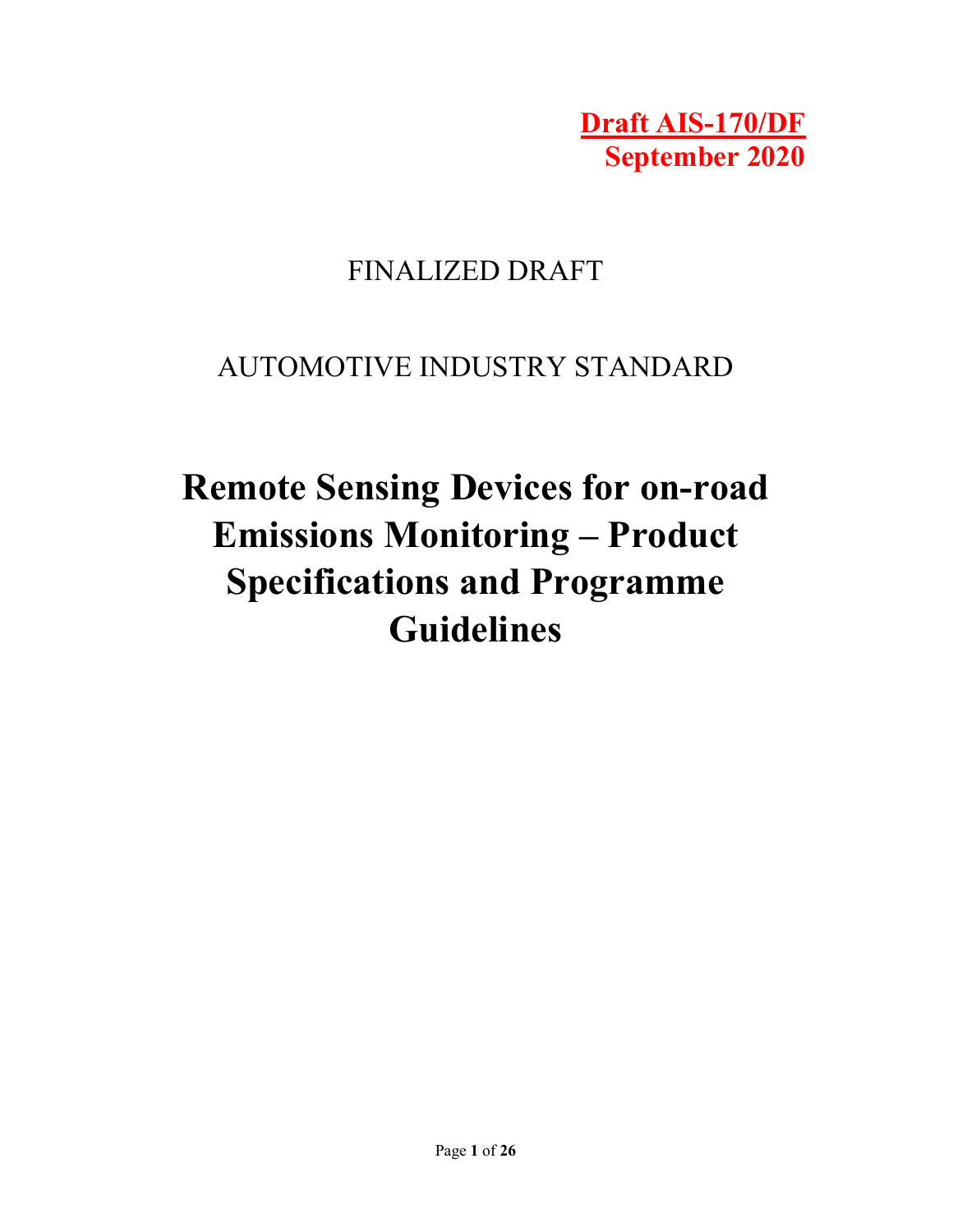#### INTRODUCTION

The Government of India felt the need for a permanent agency to expedite the publication of standards and development of test facilities in parallel when the work on the preparation of the standards is going on, as the development of improved safety critical parts can be undertaken only after the publication of the standard and commissioning of test facilities. To this end, the erstwhile Ministry of Surface Transport (MoST) has constituted a permanent Automotive Industry Standards Committee (AISC) vide order No. RT-11028/11/97-MVL dated September 15, 1997. The standards prepared by AISC will be approved by the permanent CMVR Technical Standing Committee (CTSC). After approval, the Automotive Research Association of India (ARAI), Pune, being the secretariat of the AIS Committee, will publish this standard.

The matter of control of in-use vehicle emissions by was deliberated in the  $60<sup>th</sup>$  Meeting of Standing Committee on Implementation of Emission Legislation (SCOE) held on 22nd August, 2019 and subsequently an AIS panel under the Chairmanship of Director-ICAT was constituted with focus to finalise technical guidance on remote sensing equipment, remote sensing data reporting which specifies design, construction, networking and data sharing of motor vehicle and recommend polluter thresholds for different vehicle and different fuel types. In the 61st Meeting of Standing Committee on Implementation of Emission Legislation (SCOE) held on 13th February, 2020, it was directed to consider polluter thresholds based on prevalent emission norms and in the absence of authentic data for these thresholds, the Committee had agreed to consider the first year as monitoring phase to arrive at threshold values.

This standard is technology neutral and does not restrict any arrangement for implementation based on the recommendations for implementing of remote sensing of emissions of in-use vehicles for on-road monitoring as per the directions of the Hon'ble Supreme Court and the EPCA Report No 99 dated  $26<sup>th</sup>$  July, 2019. The EPCA report refers to the New Delhi Real World Emission Study (NDRWES) using Remote Sensing Technology, from which considerable reference has been drawn.

Reference has also been drawn from the following documents while preparing this standard:

- Commonwealth of Virginia State Air Pollution Control Board 9VAC5 Chapter 91 -Regulation for the Control of Motor Vehicle Emissions in the Northern Virginia Area.
- EPA: Guidance on Use of Remote Sensing for Evaluation of I/M Program Performance
- ICCT Paper Remote Sensing of Motor Vehicle Exhaust Emissions
- ICCT Paper Remote-Sensing Regulation for Measuring Exhaust Pollutants from inuse Diesel Vehicles in China

The AISC panel responsible for formulation of this standard is given in Annex Y.

The Automotive Industry Standards Committee (AISC) responsible for approval of this standard is given in Annex Z.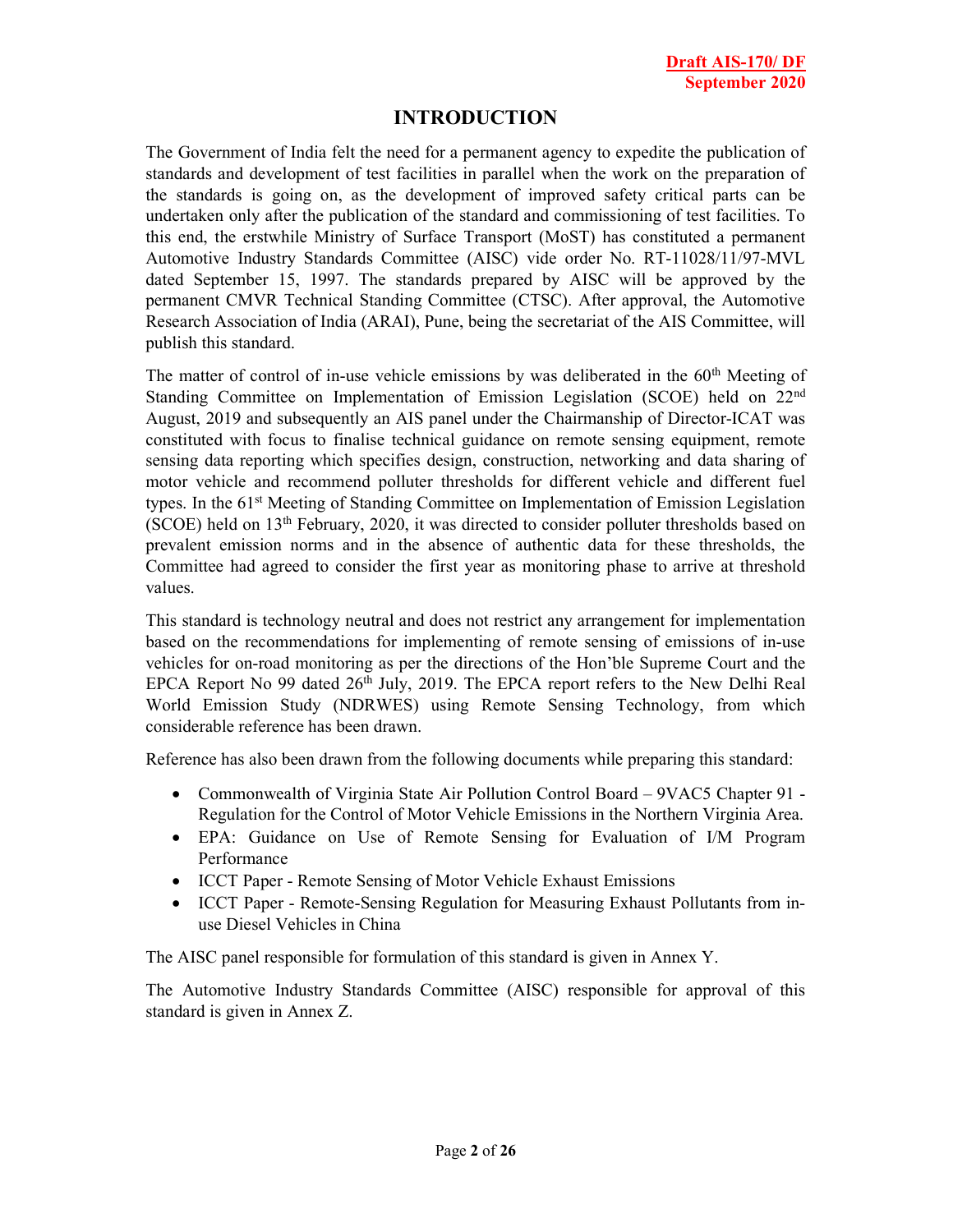### Remote Sensing Devices for on-road Emissions Monitoring – Product Specifications and Programme Guidelines

| 1.0 | <b>SCOPE</b>                                                                                                                                                                                                                                       |
|-----|----------------------------------------------------------------------------------------------------------------------------------------------------------------------------------------------------------------------------------------------------|
|     | The standard lays down the minimum technical and performance requirements<br>for remote sensing equipment and programme guideline.                                                                                                                 |
| 2.0 | <b>REFERENCES</b>                                                                                                                                                                                                                                  |
| 2.1 | New Delhi Real World Emission Study (NDRWES) using Remote Sensing<br>Technology                                                                                                                                                                    |
| 2.2 | DOC.NO.: MoRTH/CMVR/TAP-115/116, Issue No. 4 – Document on Test<br>Method, Testing Equipment and Related Procedures for Testing, Type<br>Approval and Conformity of Production (CoP) of Vehicles for Emission as per<br>CMV Rules 115, 116 and 126 |
| 2.3 | Finalized Draft AIS-137 (Part 8) – Technical Specifications and Related Test<br>Procedure for Type Approval and Conformity of Production (COP) of PUC<br>Equipment (Gas Analyser and Smoke Meter) As per CMV Rules 115, 116                        |
| 2.4 | ISO/IEC VIM:1993: International Vocabulary of Basic and General Terms in<br>Metrology                                                                                                                                                              |
| 2.5 | ISO/IEC Guide 99: International vocabulary of metrology – Basic and general<br>concepts and associated term (VIM)                                                                                                                                  |
| 3.0 | <b>TERMS AND DEFINITIONS</b>                                                                                                                                                                                                                       |
|     | For the purpose of this standard, the following definitions shall apply:                                                                                                                                                                           |
| 3.1 | "Calibration gas" means stable gas mixture of known concentration used for<br>periodic calibration of the instruments and for various performance tests.                                                                                           |
| 3.2 | "Manufacturer" means the RSD manufacturer or equipment supplier.                                                                                                                                                                                   |
| 3.3 | "Remote Sensing Device (RSD)" means a device that measures exhaust<br>emissions by absorption spectroscopy without interference with the vehicle or<br>its driver.                                                                                 |
|     | Note: This standard does not restrict any device/ instruments or principle of<br>their operation as long as they meet the technical and performance<br>requirements of this standard.                                                              |
| 3.4 | "Monitoring phase" means the time duration for arriving at threshold limits<br>for different vehicle, different emission norms and different fuel types with a<br>focus on vehicles of category M and N.                                           |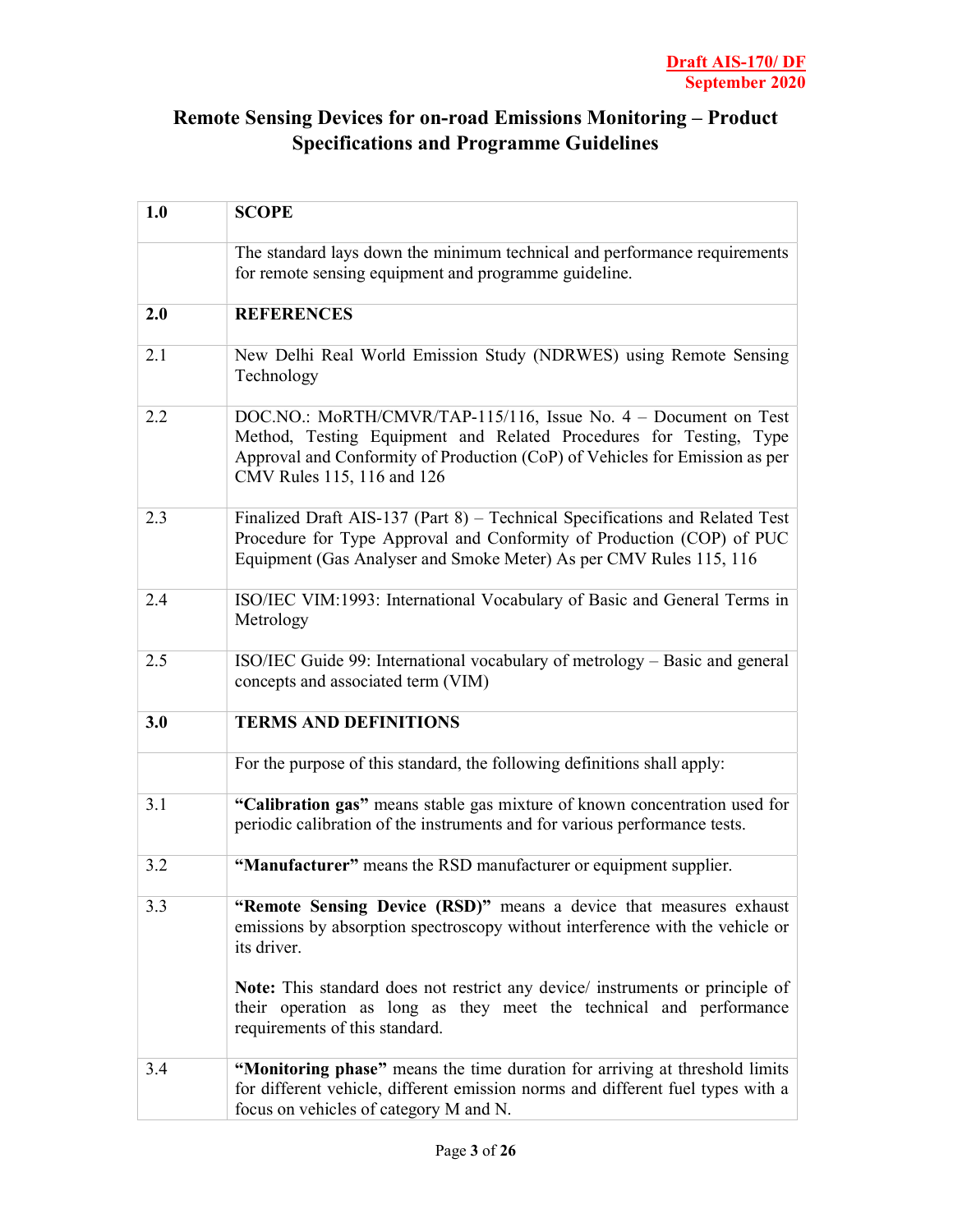| 3.5  | "Adjustment (of a measuring system)" means a set of operations carried out<br>on a measuring system so that it provides prescribed indications corresponding<br>to given values of a quantity to be measured                                                                                                                                                                                                |
|------|-------------------------------------------------------------------------------------------------------------------------------------------------------------------------------------------------------------------------------------------------------------------------------------------------------------------------------------------------------------------------------------------------------------|
| 3.6  | "User adjustment (of a measuring Instrument)" means Adjustment<br>employing only the means at the disposal of the user.                                                                                                                                                                                                                                                                                     |
| 3.7  | "Manual adjustment facility" means a facility allowing the adjustment of<br>the instrument by the user.                                                                                                                                                                                                                                                                                                     |
| 3.8  | "Semi-automatic adjustment facility" means a facility allowing the user to<br>initiate an adjustment of the instrument without having the possibility of<br>influencing its magnitude whether the adjustment is automatically required or<br>not.<br>Note: For those Instruments that require the values of the calibration gas to be<br>entered manually, the facility is considered to be semi-automatic. |
| 3.9  | "Automatic adjustment facility" means a facility performing the adjustment<br>of the instrument as programmed without the intervention of the user, to<br>initiate the adjustment or its magnitude.                                                                                                                                                                                                         |
| 3.10 | "Checking facility" means a facility that is incorporated in the instrument and<br>that enables significant faults to be detected and acted upon.<br>Note: "Acted upon" means any adequate response by the Instrument<br>(luminous or acoustic signal, by blocking of process, etc.)                                                                                                                        |
| 3.11 | "Automatic checking facility" means a checking facility operating without<br>the intervention of the user.                                                                                                                                                                                                                                                                                                  |
| 3.12 | "Zero adjustment of a measuring system" means adjustment of a measuring<br>system so that it provides a null indication corresponding to a zero value of a<br>quantity to be measured.                                                                                                                                                                                                                      |
| 3.13 | "Calibration gas adjustment facility" means a facility to adjust the<br>instrument to the value of a calibration gas.                                                                                                                                                                                                                                                                                       |
| 3.14 | "Internal adjustment facility" means a facility to adjust the instrument to a<br>designated value without the use of an external calibration gas.                                                                                                                                                                                                                                                           |
| 3.15 | "Warm-up time" means the elapsed time between the instant power is<br>applied to an instrument and the instant at which the instrument is capable of<br>complying with the metrological requirements.                                                                                                                                                                                                       |
| 3.16 | "Resolution" means the smallest change in quantity being measured that<br>causes a perceptible change in the corresponding indication.                                                                                                                                                                                                                                                                      |
| 3.17 | "Error (of indication)" means the indication of a measuring instrument<br>minus a true value of the corresponding input quantity.                                                                                                                                                                                                                                                                           |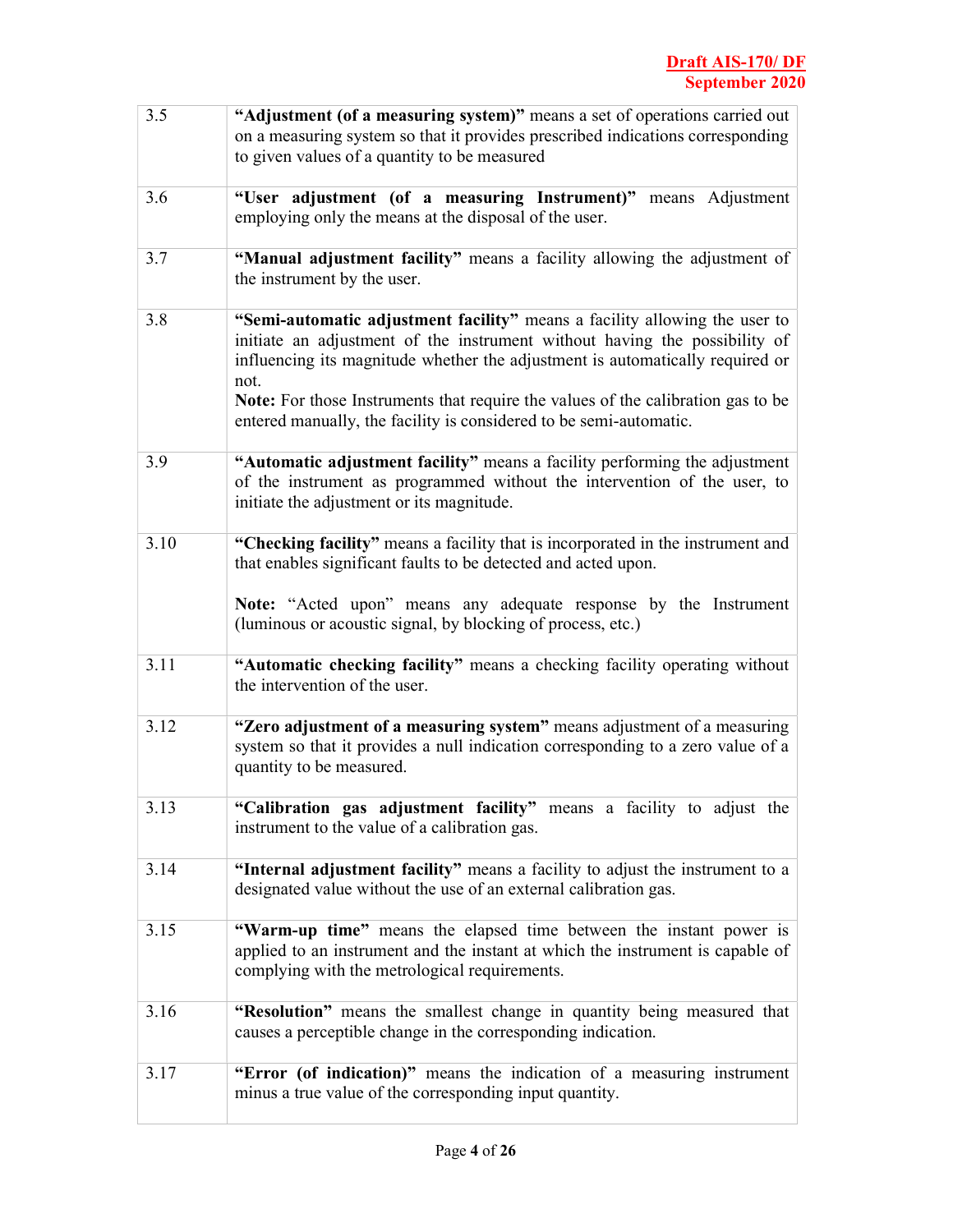| 3.18 | "Intrinsic error" means the Error of a measuring instrument, determined<br>under reference conditions.                                                                                                                                                                                                                                                                                                                                                                                                                                                                    |
|------|---------------------------------------------------------------------------------------------------------------------------------------------------------------------------------------------------------------------------------------------------------------------------------------------------------------------------------------------------------------------------------------------------------------------------------------------------------------------------------------------------------------------------------------------------------------------------|
| 3.19 | "Absolute error of measurement" is the result of a measurement minus the<br>conventional true value of the measurand                                                                                                                                                                                                                                                                                                                                                                                                                                                      |
| 3.20 | "Relative error" means the absolute error of measurement divided by the<br>conventional true value of the measurand.                                                                                                                                                                                                                                                                                                                                                                                                                                                      |
| 3.21 | "Fault" means the difference between the error of indication and the intrinsic<br>error of the instrument.                                                                                                                                                                                                                                                                                                                                                                                                                                                                |
| 3.22 | "Significant fault" means a fault, the magnitude of which is greater than the<br>magnitude of the maximum permissible error on initial verification.                                                                                                                                                                                                                                                                                                                                                                                                                      |
|      | Note: The following faults are considered not to be significant.<br>a) Fault arising from simultaneous and mutually independent causes<br>in the instrument itself or in its checking facilities<br>b) Faults implying the impossibility to perform any measurement<br>c) Transitory faults being momentary variations in the indication,<br>which cannot be interpreted, recorded or transmitted as a<br>measurement result and<br>d) Faults giving rise to variations in the measurement results that are<br>so large as to be noticed by all users of the instruments. |
| 3.23 | "Reference condition" is the operating condition prescribed for evaluating<br>the performance of a measuring instrument or measuring system or for<br>comparison of measurement results,                                                                                                                                                                                                                                                                                                                                                                                  |
| 3.24 | "Stability" of a measuring instrument means the property of the instrument,<br>whereby its metrological properties remain constant in time.                                                                                                                                                                                                                                                                                                                                                                                                                               |
| 3.25 | "Step response time" means the duration between the instant when an input<br>quantity value of a measuring instrument or measuring system is subjected to<br>an abrupt change between two specified constant quantity values and the<br>instant when a corresponding indication settles within specified limits around<br>its final steady value.                                                                                                                                                                                                                         |
| 3.26 | "Testing Agency" means an agency notified under the Rule 126 of The<br>Central Motor Vehicle Rules, 1989.                                                                                                                                                                                                                                                                                                                                                                                                                                                                 |
| 4.0  | <b>REQUIREMENTS</b>                                                                                                                                                                                                                                                                                                                                                                                                                                                                                                                                                       |
|      | The instruments shall have a permanent and easily readable label or labels<br>giving the following information:                                                                                                                                                                                                                                                                                                                                                                                                                                                           |
|      | a) Manufacturer's trade mark/corporate name<br>b) Year of manufacture<br>Model number<br>c)<br>Nominal mains voltage, frequency and power required<br>d)                                                                                                                                                                                                                                                                                                                                                                                                                  |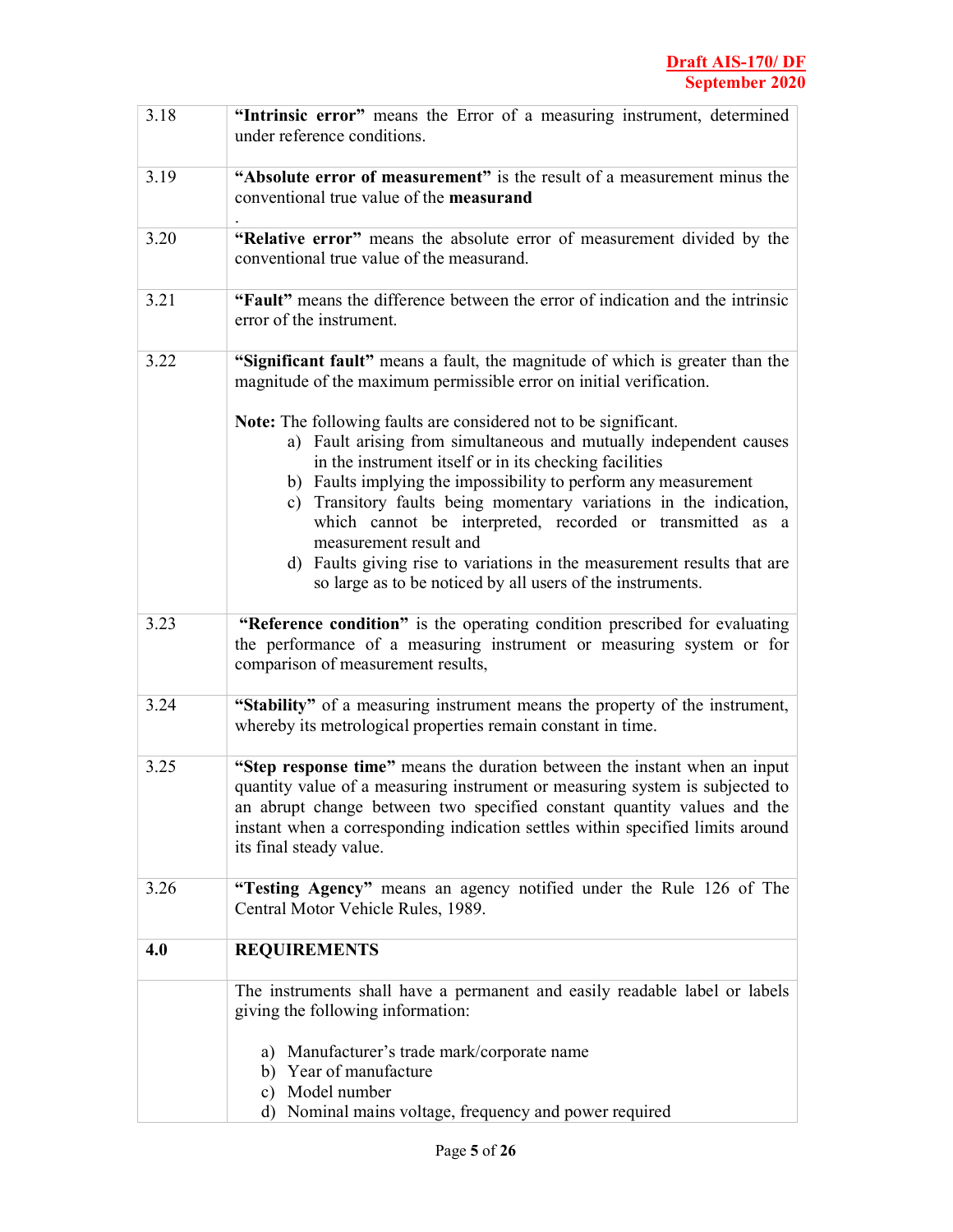|     | Site code<br>e)                                                                                                                                                               |
|-----|-------------------------------------------------------------------------------------------------------------------------------------------------------------------------------|
|     | RSD unit ID                                                                                                                                                                   |
|     | System number<br>$\mathbf{g}$ )                                                                                                                                               |
|     | The RSD shall meet the requirements specified in the following Annexures of<br>this standard.                                                                                 |
|     | These requirements specified in the standard shall be verified by a Testing<br>Agency before implementation is commissioned.                                                  |
| 4.1 | Technical specifications of the RSD and allied equipment: Annexure A.                                                                                                         |
| 4.2 | Guidelines on the programme including equipment, networking and data<br>sharing: Annexure B.                                                                                  |
| 4.3 | Communication protocol with the concerned authorities such as MoRTH, NIC<br>and State Transport department or any other body authorized by the Govt. of<br>India: Annexure C. |
| 4.4 | Monitoring phase guidelines: Annexure D.                                                                                                                                      |
| 4.5 | Reporting format: Annexure E.                                                                                                                                                 |
| 4.6 | Computation of polluter threshold limits: Annexure F.                                                                                                                         |
|     |                                                                                                                                                                               |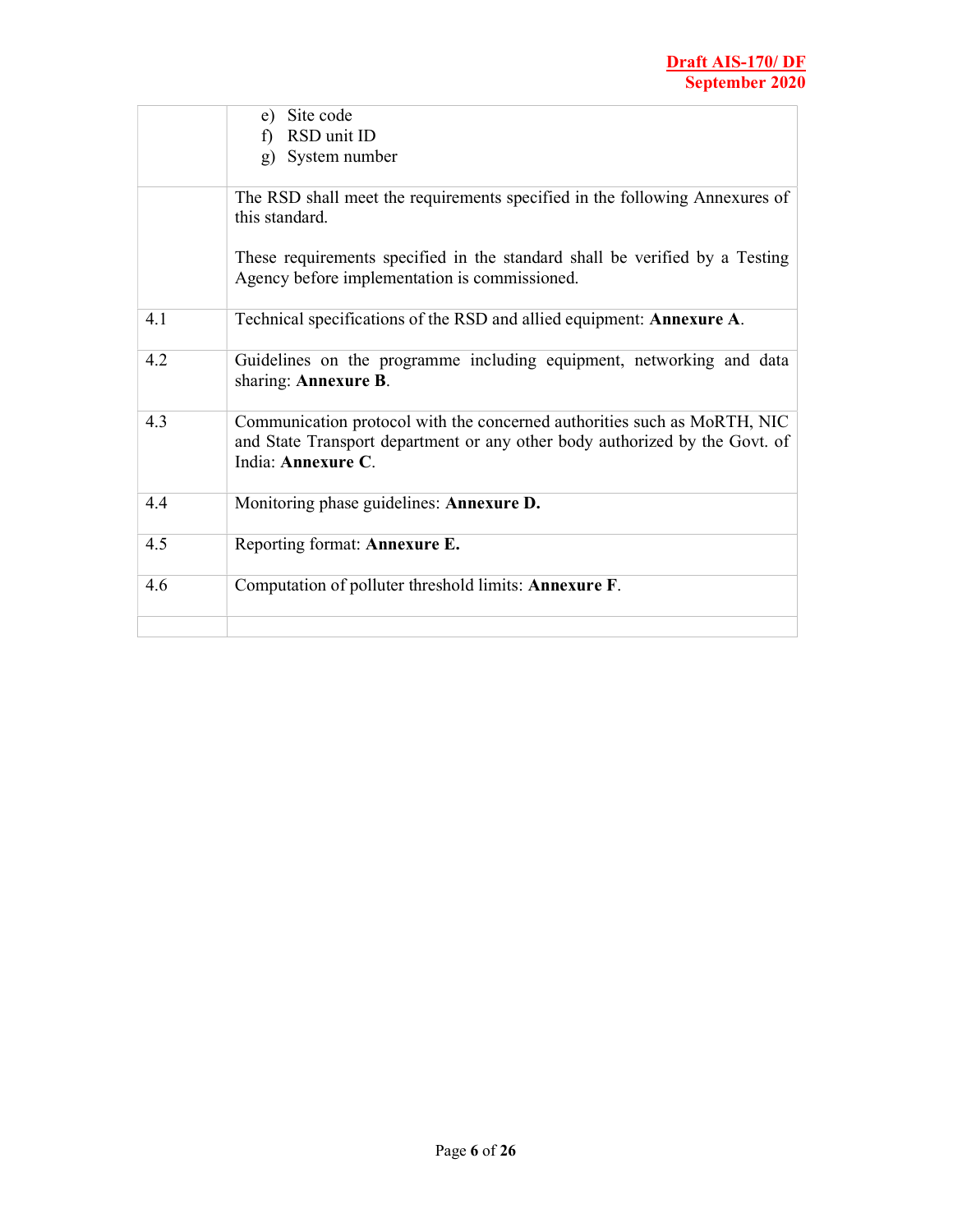#### Annexure A (see 4.1) Technical Specifications of RSD and allied equipments

| A.1                           |                                                                                                                                                                    |                                                                |                               |                                                                     | The requirements for the RSD can be broadly classified in the following                                                                                                |
|-------------------------------|--------------------------------------------------------------------------------------------------------------------------------------------------------------------|----------------------------------------------------------------|-------------------------------|---------------------------------------------------------------------|------------------------------------------------------------------------------------------------------------------------------------------------------------------------|
|                               | segments:                                                                                                                                                          |                                                                |                               |                                                                     |                                                                                                                                                                        |
|                               | $\bullet$                                                                                                                                                          | Emission analyser<br>Weather sensor                            |                               |                                                                     |                                                                                                                                                                        |
|                               | $\bullet$                                                                                                                                                          |                                                                |                               |                                                                     |                                                                                                                                                                        |
|                               | Data storage and networking equipment<br>$\bullet$<br>Communication Protocol – Real time evaluation<br>$\bullet$<br>Allied equipment / services etc.,<br>$\bullet$ |                                                                |                               |                                                                     |                                                                                                                                                                        |
|                               |                                                                                                                                                                    |                                                                |                               |                                                                     |                                                                                                                                                                        |
|                               |                                                                                                                                                                    |                                                                |                               |                                                                     |                                                                                                                                                                        |
| A.2                           | The RSD must be able to measure the following pollutants:                                                                                                          |                                                                |                               |                                                                     |                                                                                                                                                                        |
| Table 1: Mandatory Parameters |                                                                                                                                                                    |                                                                |                               |                                                                     |                                                                                                                                                                        |
|                               | Parameter                                                                                                                                                          | Range                                                          | Min.                          | Max.                                                                | Max.                                                                                                                                                                   |
|                               |                                                                                                                                                                    |                                                                | <b>Resolution</b>             | <b>Absolute</b>                                                     | <b>Relative</b>                                                                                                                                                        |
|                               |                                                                                                                                                                    |                                                                |                               | intrinsic                                                           | intrinsic                                                                                                                                                              |
|                               |                                                                                                                                                                    |                                                                |                               | error*                                                              | error*                                                                                                                                                                 |
|                               | HC                                                                                                                                                                 | $0-12000$ ppm<br>vol                                           | $\pm 1$ ppm vol               | $\pm 12$ ppm vol                                                    | $\pm 5\%$                                                                                                                                                              |
|                               | $CO\#$                                                                                                                                                             | $0-13\%$ vol                                                   | $0.01\%$ vol                  | $\pm 0.06$ vol                                                      | $\pm 5\%$                                                                                                                                                              |
|                               | Opacity <sup>#</sup>                                                                                                                                               | $0-100%$                                                       | 0.1%                          | $\pm 2\%$                                                           | $\pm 5\%$                                                                                                                                                              |
|                               |                                                                                                                                                                    |                                                                | Table 2 : Optional Parameters |                                                                     |                                                                                                                                                                        |
|                               | Parameter                                                                                                                                                          | Range                                                          | Min.<br><b>Resolution</b>     | Max.<br><b>Absolute</b>                                             | Max.<br><b>Relative</b>                                                                                                                                                |
|                               |                                                                                                                                                                    |                                                                |                               | intrinsic                                                           | intrinsic                                                                                                                                                              |
|                               |                                                                                                                                                                    |                                                                |                               | error*                                                              | error*                                                                                                                                                                 |
|                               | NO                                                                                                                                                                 | $0 - 6000$ ppm                                                 | $\pm 10$ ppm vol              | $\pm 10$ ppm vol                                                    | $\pm 5\%$                                                                                                                                                              |
|                               | NH <sub>3</sub>                                                                                                                                                    | $0-4000$ ppm                                                   | $\pm$ 8 ppm vol               | $\pm$ 8 ppm vol                                                     | $\pm 5\%$                                                                                                                                                              |
|                               | CO <sub>2</sub>                                                                                                                                                    | 0-999000 ppm                                                   | $\pm 50$ ppm vol              | $\pm$ 50 ppm vol                                                    | $\pm 5\%$                                                                                                                                                              |
|                               | SO <sub>2</sub>                                                                                                                                                    | $0 - 6000$ ppm                                                 | $\pm$ 12 ppm vol              | $\pm$ 15 ppm vol                                                    | $\pm 5\%$                                                                                                                                                              |
|                               | CH <sub>4</sub>                                                                                                                                                    | $0 - 6000$ ppm                                                 | $\pm$ 15 ppm vol              | $\pm$ 15 ppm vol                                                    | $\pm 5\%$                                                                                                                                                              |
|                               | NO <sub>2</sub>                                                                                                                                                    | $0 - 6000$ ppm                                                 | $\pm$ 15 ppm vol              | $\pm$ 15 ppm vol                                                    | $\pm 5\%$                                                                                                                                                              |
|                               |                                                                                                                                                                    | *whichever is greater (taken to the reading)                   |                               |                                                                     |                                                                                                                                                                        |
|                               |                                                                                                                                                                    | #Values shall be rounded to two decimal places.                |                               |                                                                     |                                                                                                                                                                        |
|                               |                                                                                                                                                                    |                                                                |                               |                                                                     | For the purpose of deciding whether a particular requirement of this standard is<br>complied with, the final value, observed or calculated, expressing the result of a |
|                               |                                                                                                                                                                    | test or analysis, shall be rounded off in accordance with IS 2 |                               |                                                                     |                                                                                                                                                                        |
|                               |                                                                                                                                                                    | (Parameters may be included as per specific requirements)      |                               |                                                                     |                                                                                                                                                                        |
| A.3                           |                                                                                                                                                                    | Requirements for ambient weather and site condition testing:   |                               |                                                                     |                                                                                                                                                                        |
|                               |                                                                                                                                                                    |                                                                |                               | functioning or the accuracy of the RSD as established in A.2 above. | The system should be able to provide stability during measuring the following<br>parameters and should have a step response time such that it does not hinder the      |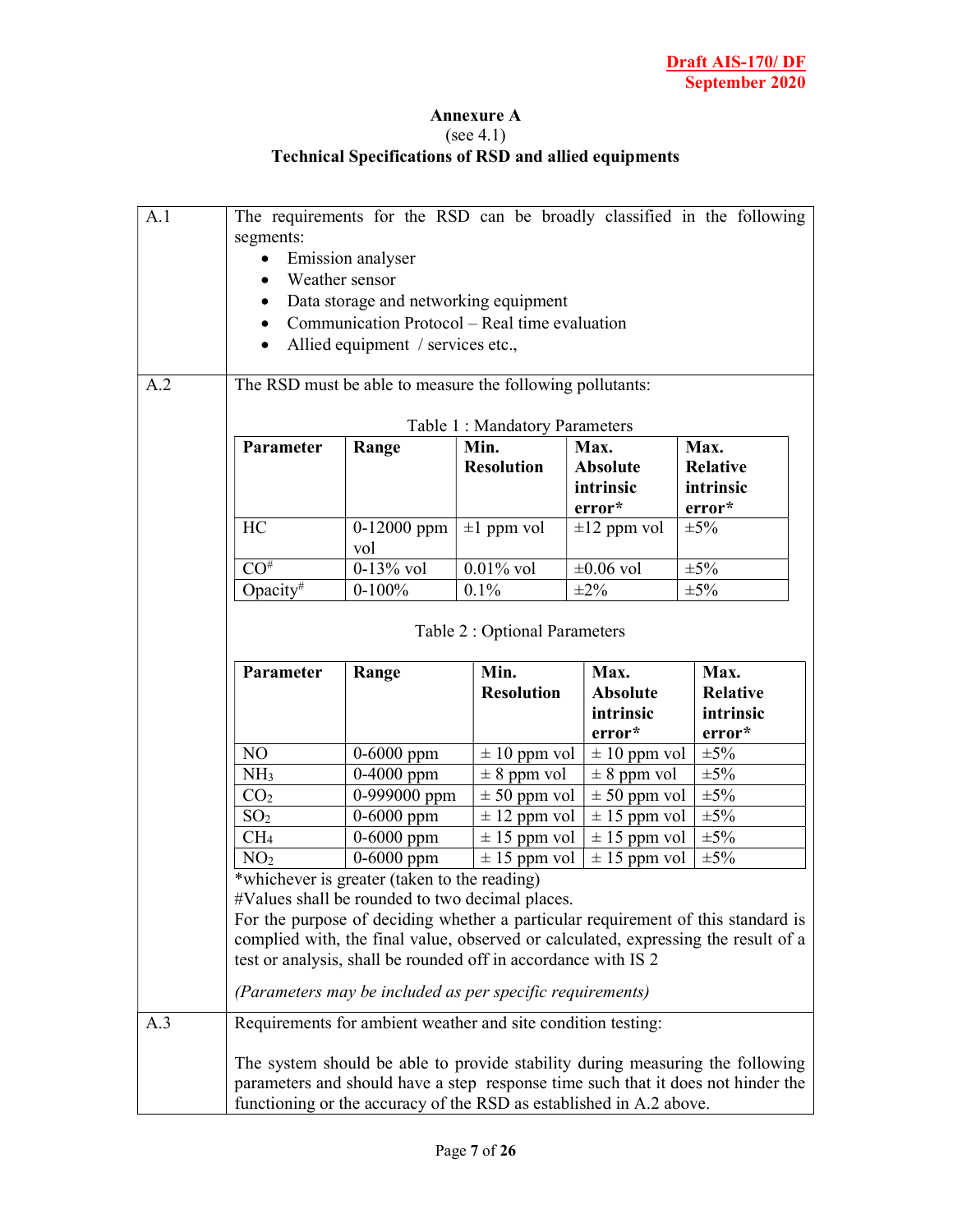$\overline{\phantom{0}}$ 

|     | Parameter                                                                                                                                                                                      | Range                                                                                                                                                                                          | <b>Error</b>                                                                                                                                                                                                                                                                                                                                                                                                  |
|-----|------------------------------------------------------------------------------------------------------------------------------------------------------------------------------------------------|------------------------------------------------------------------------------------------------------------------------------------------------------------------------------------------------|---------------------------------------------------------------------------------------------------------------------------------------------------------------------------------------------------------------------------------------------------------------------------------------------------------------------------------------------------------------------------------------------------------------|
|     | Temperature                                                                                                                                                                                    | $-5^{\circ}$ C to $52^{\circ}$ C                                                                                                                                                               | $\pm 0.5^{\circ}$                                                                                                                                                                                                                                                                                                                                                                                             |
|     | Relative humidity                                                                                                                                                                              | $5 - 95\%$                                                                                                                                                                                     | $\pm 3\%$                                                                                                                                                                                                                                                                                                                                                                                                     |
|     | Wind speed                                                                                                                                                                                     | $0 - 25$ m/s                                                                                                                                                                                   | $\pm 10\%$                                                                                                                                                                                                                                                                                                                                                                                                    |
|     | Pressure                                                                                                                                                                                       | 70-102.4 kPa                                                                                                                                                                                   | $\pm 5\%$                                                                                                                                                                                                                                                                                                                                                                                                     |
|     | Slope angle                                                                                                                                                                                    | $-15^{\circ}$ to $+15^{\circ}$                                                                                                                                                                 | $\pm 0.1^{\circ}$                                                                                                                                                                                                                                                                                                                                                                                             |
|     | Speed                                                                                                                                                                                          | $0 - 120$ km/ hr                                                                                                                                                                               | $\pm 1\%$                                                                                                                                                                                                                                                                                                                                                                                                     |
|     | Acceleration                                                                                                                                                                                   | $35 \text{ km/h/s}$                                                                                                                                                                            | $\pm 1\%$                                                                                                                                                                                                                                                                                                                                                                                                     |
| A.4 | in the RSD software.                                                                                                                                                                           |                                                                                                                                                                                                | Automatic compensation of the pollutant parameters listed above, and their<br>corresponding correction with the environmental factors should be taken care of<br>The RSD must be GPS/ IRNSS enabled $-$ to identify the location of the device<br>and communication with the authorized servers for data exchange (real time data                                                                             |
| A.5 | transfer).                                                                                                                                                                                     | The vehicle sampling rate of the device shall be greater than 1Hz.                                                                                                                             |                                                                                                                                                                                                                                                                                                                                                                                                               |
|     |                                                                                                                                                                                                |                                                                                                                                                                                                |                                                                                                                                                                                                                                                                                                                                                                                                               |
| A.6 | measurement location.<br>The system must be equipped with,<br>registration numbers.<br>database.                                                                                               |                                                                                                                                                                                                | There must be a system to capture the image of the registration number of the<br>vehicle at a rate of 99% or greater of the vehicles passing through the RSD<br>1. Optical Character Recognition (OCR) to identify the registration numbers of<br>the vehicles automatically or any other suitable technology to identify the<br>2. FASTag reader for mapping registration numbers and linking in the central |
| A.7 | superimposed on every image:<br>Test date and time<br>$\bullet$<br>RSD System / unit number<br>Record number<br>GPS/IRNSS location<br>Emission readings<br>٠<br>Vehicle FASTag ID<br>$\bullet$ | Site (where the RSD is installed) code<br>Emission stage and threshold limits<br>Vehicle registration number (characters e.g HR XX XXXX)<br>record shall be assigned a unique sequence number. | Following parameter shall also be linked to the vehicle records and<br>The equipment system shall create a new record each time for a vehicle and each                                                                                                                                                                                                                                                        |
| A.8 | source fails.                                                                                                                                                                                  |                                                                                                                                                                                                | The RSD setup should have an independent power supply/ source with a voltage<br>stabilizer and a power backup of minimum of one hour for stationary units and<br>four hours for mobile units, of uninterrupted operation, in case the primary                                                                                                                                                                 |

Г

T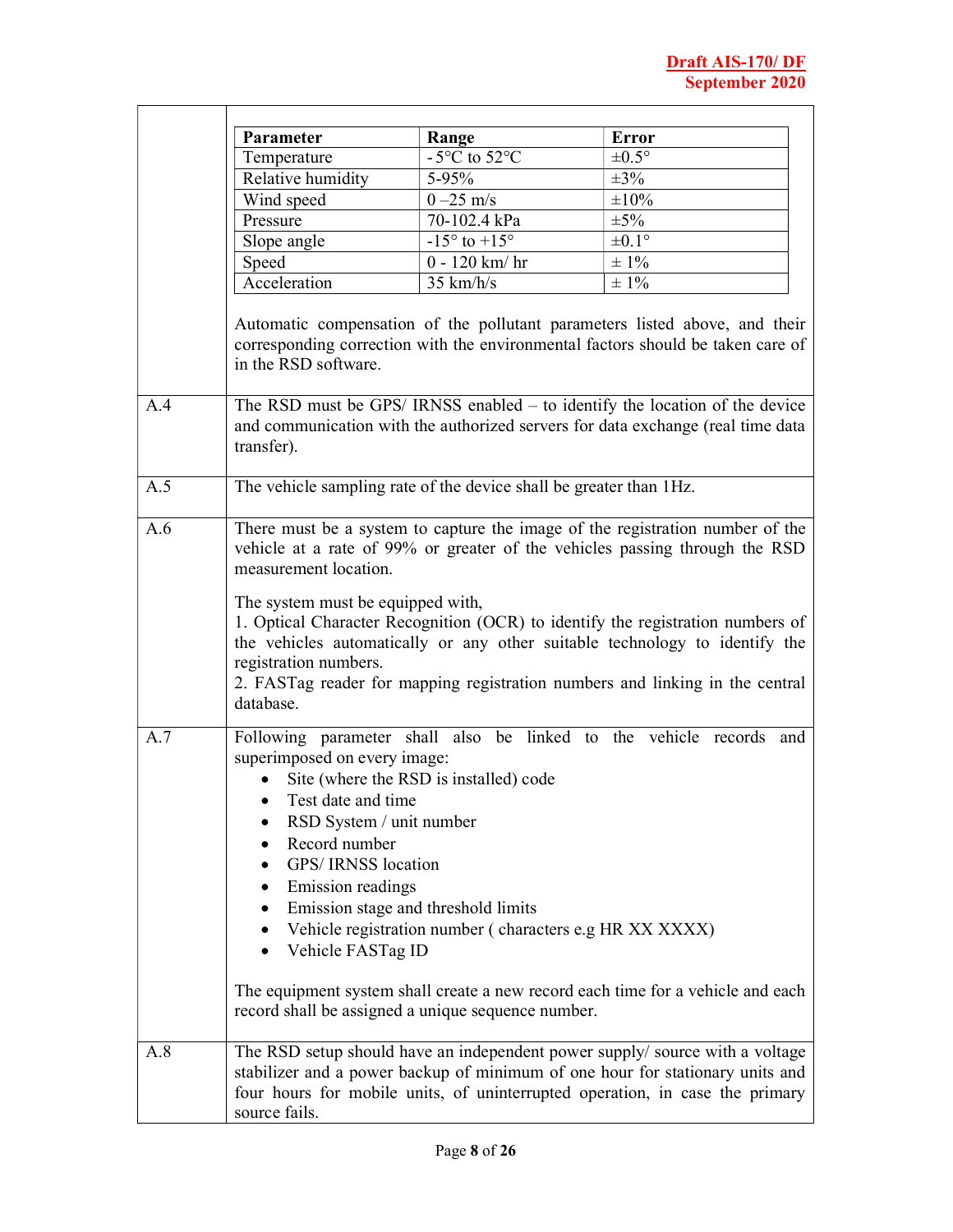$\overline{\phantom{0}}$ 

|        | It should be compatible with 230V, 50Hz single phase AC supply.<br>(Mains voltage variation: $-15\%$ to $+10\%$ of the nominal voltage, $\pm 2\%$ of the<br>nominal frequency.)                                                                                                                                                                                                                                                                                                                                                                                                                                                                                                      |  |  |  |
|--------|--------------------------------------------------------------------------------------------------------------------------------------------------------------------------------------------------------------------------------------------------------------------------------------------------------------------------------------------------------------------------------------------------------------------------------------------------------------------------------------------------------------------------------------------------------------------------------------------------------------------------------------------------------------------------------------|--|--|--|
|        | See IEC 61000-3-3 / IEC 61000-3-11/ IEC 61000-4-11/ IEC 61000-4-29                                                                                                                                                                                                                                                                                                                                                                                                                                                                                                                                                                                                                   |  |  |  |
|        | If a battery is used to power the instrument, the limits of power supplied shall be<br>within the instrument manufacturer's specifications. In case the battery power<br>drops outside the limits, there should be an indication on the instrument and it<br>should not be possible to make any measurement with the instrument. If a<br>portable generator is used, its requirements shall comply with the specifications<br>for the mains voltage.                                                                                                                                                                                                                                 |  |  |  |
|        | It shall include all the cables, proper light illumination, for operation during the<br>sampling period.                                                                                                                                                                                                                                                                                                                                                                                                                                                                                                                                                                             |  |  |  |
|        | The RSD must be able to capture the values irrespective of all categories of<br>vehicles irrespective of placement of the vehicle exhaust pipe i.e. front and rear,<br>sides-either / both left or right, without any adjustment in the device fixture/<br>frame.                                                                                                                                                                                                                                                                                                                                                                                                                    |  |  |  |
| A.9    | The system should be complete with the following:                                                                                                                                                                                                                                                                                                                                                                                                                                                                                                                                                                                                                                    |  |  |  |
|        | Data server<br>$\bullet$<br>Photo/ Video data server<br>$\bullet$<br>Backup server<br>$\bullet$<br>Router<br>$\bullet$<br>Network printer<br>$\bullet$<br>Mobile workstation<br>$\bullet$<br>Software support services such as firewall, data integrity evaluation (ex.<br>$\bullet$<br>discarding measurements with inadequate signal strengths, measurements<br>with too much uncertainty) etc.<br>Link with Central database (e.g VAHAN / authorized server)<br>٠<br>Warning issuing system for heavy polluters (through on-road display,<br>SMS, email etc.)<br>Date storage for at least $5,00,000$ records at any point of time<br>Should be practically portable<br>$\bullet$ |  |  |  |
| A.10   | <b>Calibration Checks</b>                                                                                                                                                                                                                                                                                                                                                                                                                                                                                                                                                                                                                                                            |  |  |  |
| A.10.1 | The system should be calibrated automatically or at a frequency recommended<br>by the manufacturer so as to ensure accuracy of the parameters of the vehicle<br>emission data.                                                                                                                                                                                                                                                                                                                                                                                                                                                                                                       |  |  |  |
| A.10.2 | Manufacturer's calibration certificate shall be provided with RSD;                                                                                                                                                                                                                                                                                                                                                                                                                                                                                                                                                                                                                   |  |  |  |
|        |                                                                                                                                                                                                                                                                                                                                                                                                                                                                                                                                                                                                                                                                                      |  |  |  |

 $\mathsf{r}$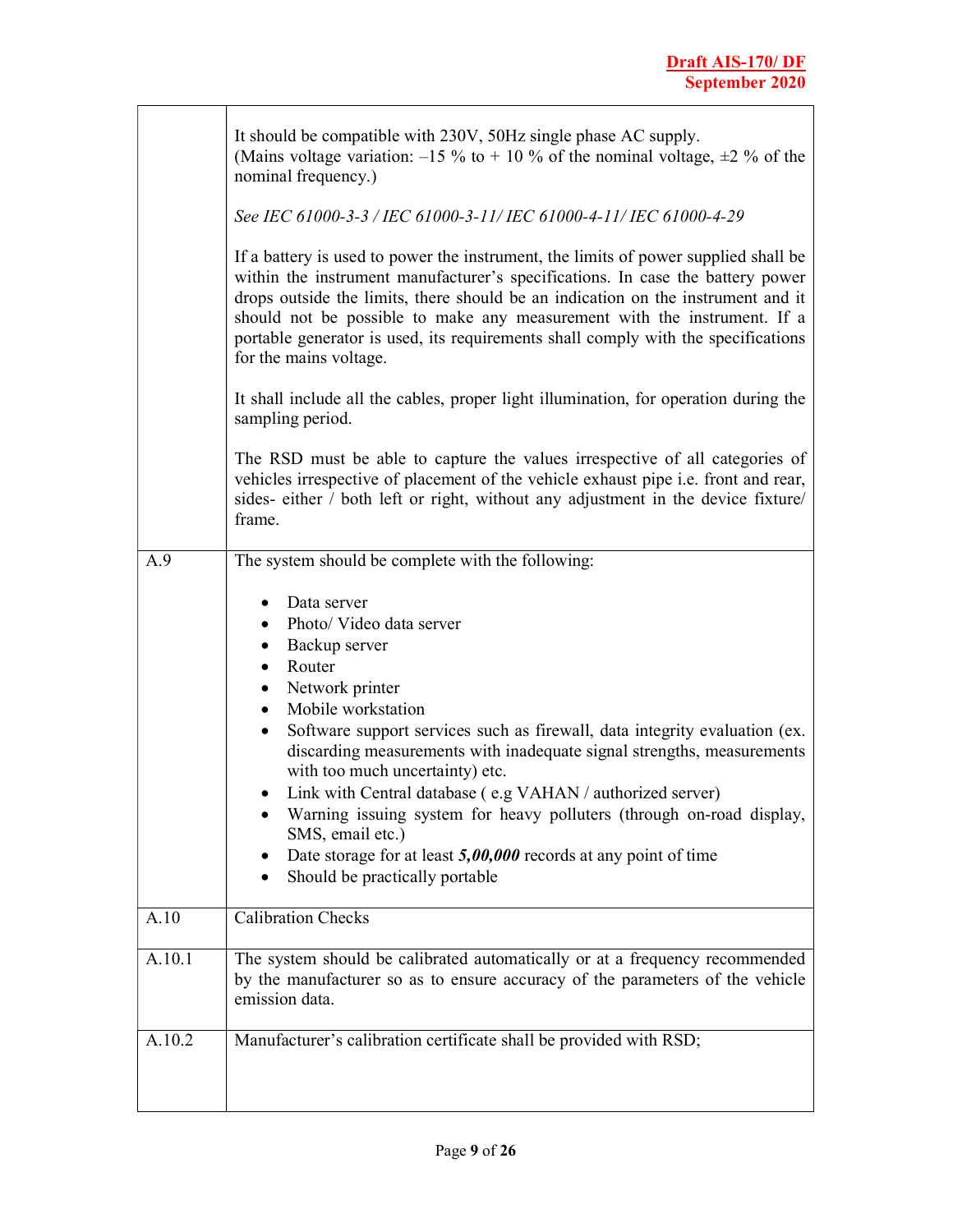| A.10.3   | Adjustment facilities                                                                                                                                                                                                                                                                                                                                    |  |  |
|----------|----------------------------------------------------------------------------------------------------------------------------------------------------------------------------------------------------------------------------------------------------------------------------------------------------------------------------------------------------------|--|--|
| A.10.3.1 | The Instrument shall have an adjustment facility that provides operations for<br>zero-setting, gas calibration (if applicable), and internal adjustment.                                                                                                                                                                                                 |  |  |
| A.10.3.2 | The facility shall be automatic for zero-setting and internal adjustment.                                                                                                                                                                                                                                                                                |  |  |
| A.10.3.3 | Instrument shall be controlled by an automatic self-checking facility that shall<br>operate in such a way that before a measurement can be indicated or printed, all<br>internal adjustments, calibration gas adjustments, and all other checking facility<br>parameters shall be confirmed for proper values or status (i.e. within limits<br>1.        |  |  |
| A.11     | Ingress Protection (IP)                                                                                                                                                                                                                                                                                                                                  |  |  |
| A.11.1   | The device must be able to work in dusty environment that are typically<br>encountered by the vehicles where these would be installed. IP rating (IS/IEC<br>60529: 2001) is used for specifying the environmental protection characteristics<br>of the device.<br>The device shall be tested for dust and water ingress as per following<br>requirement: |  |  |
|          | IP<br>Water<br>Dust                                                                                                                                                                                                                                                                                                                                      |  |  |
|          | 5<br>3<br>rating<br>6<br>For internal parts, for<br>For exterior parts for<br>Dust tight<br>example,<br>display,<br>example,<br>sensors,<br>controller<br>camera                                                                                                                                                                                         |  |  |
| A.12     | Robustness of equipment :<br>The equipment should be stable under vibrations from operating conditions.                                                                                                                                                                                                                                                  |  |  |
| A.13     | The RSD system should be tamper proof and should able to detect any<br>unauthorised access to the device.                                                                                                                                                                                                                                                |  |  |
| A.14     | Disturbances                                                                                                                                                                                                                                                                                                                                             |  |  |
| A.14.1   | Significant faults (as defined in 3.22) shall not occur or shall be detected and<br>acted upon by means of checking facilities for the following disturbances:<br>a) Mechanical shock and vibrations<br>b) Short time power reductions                                                                                                                   |  |  |
|          | c) Bursts from the mains (transients)<br>d) Electrostatic discharges<br>e) Radiated radio frequency electromagnetic fields<br>Mains frequency magnetic fields<br>f)                                                                                                                                                                                      |  |  |
|          | Repeatability (as per A.16) shall be esured after the completion of each test.                                                                                                                                                                                                                                                                           |  |  |
| A.14.1.1 | Mechanical shock and Vibrations Test                                                                                                                                                                                                                                                                                                                     |  |  |
|          | For mechanical shock testing, the tested Instrument shall be placed in its normal<br>position of use on a rigid surface. It shall be tilted on one bottom edge and then                                                                                                                                                                                  |  |  |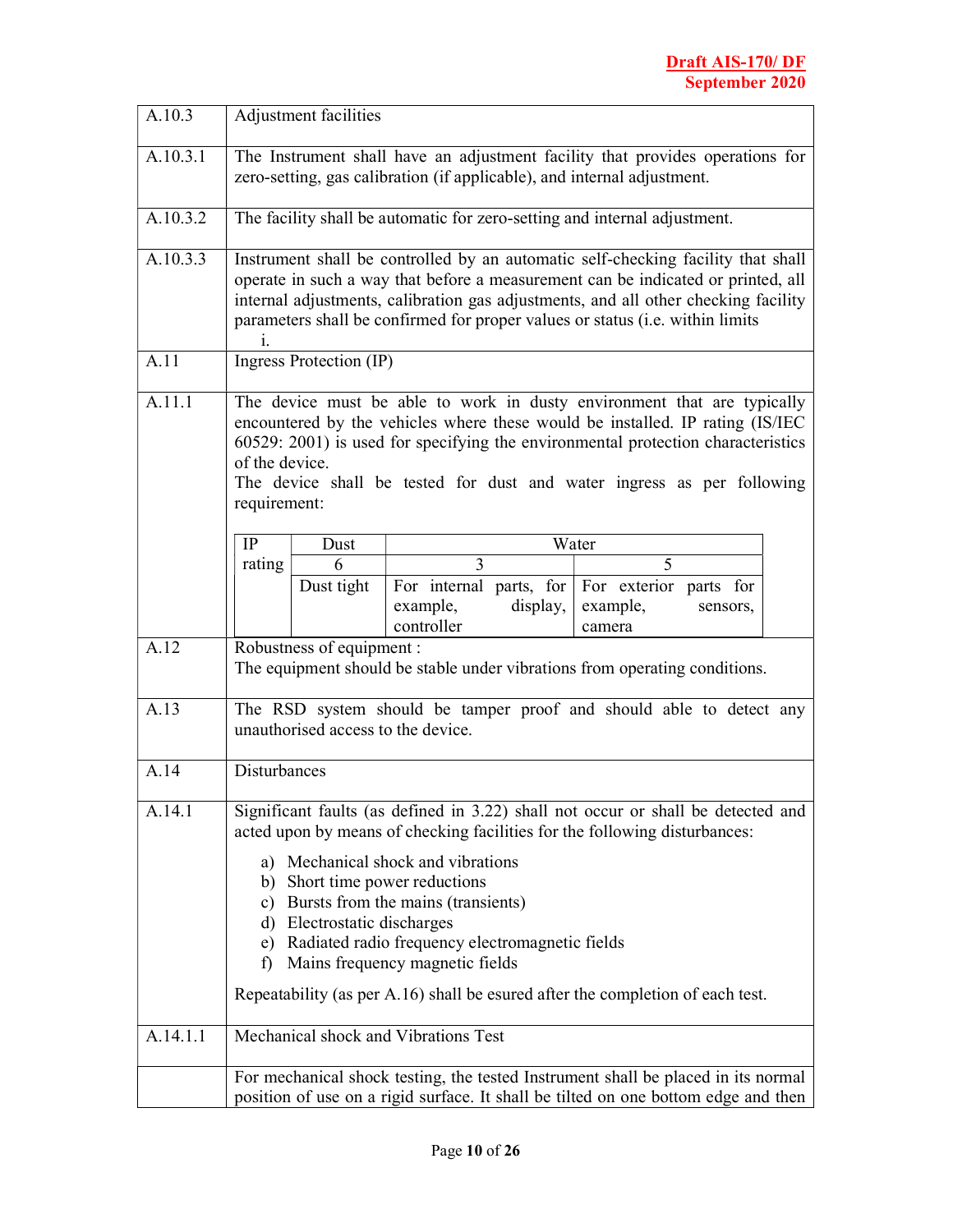|          | allowed to fall freely onto the test surface. The following conditions shall be<br>applied:                                                                                                                                                                                                                                                                                                                                                                                                                                                                                                                                                                                                                                                                                                                        |
|----------|--------------------------------------------------------------------------------------------------------------------------------------------------------------------------------------------------------------------------------------------------------------------------------------------------------------------------------------------------------------------------------------------------------------------------------------------------------------------------------------------------------------------------------------------------------------------------------------------------------------------------------------------------------------------------------------------------------------------------------------------------------------------------------------------------------------------|
|          | Height of fall: 25 mm                                                                                                                                                                                                                                                                                                                                                                                                                                                                                                                                                                                                                                                                                                                                                                                              |
|          | Number of falls: 1 on each bottom edge.                                                                                                                                                                                                                                                                                                                                                                                                                                                                                                                                                                                                                                                                                                                                                                            |
|          | See IEC 60068-2-31                                                                                                                                                                                                                                                                                                                                                                                                                                                                                                                                                                                                                                                                                                                                                                                                 |
|          | Vibration test should be conducted as per IS 9000 Part VIII 1981. Analyser may<br>be subjected to vibration in normal mounting axis for 5 to 9 Hz $\pm$ 3 mm<br>displacement and 9 to 150 Hz $\pm 1$ g acceleration amplitude, preferably with<br>electrical power 'ON' condition. This test should be repeated for other two axes<br>also. However, during the test the instrument shall be mounted in its normal<br>position only.                                                                                                                                                                                                                                                                                                                                                                               |
| A.14.1.2 | <b>Short Time Power Reductions Test</b>                                                                                                                                                                                                                                                                                                                                                                                                                                                                                                                                                                                                                                                                                                                                                                            |
|          | A test generator suitable for reducing the amplitude of the A.C. mains voltage is<br>used. It shall be adjusted before being connected to the Instruments. The mains<br>voltage interruptions and reductions shall be repeated 10 times with an interval<br>of at least 10 s between successive disturbances. 100 $\%$ reductions shall be<br>effectuated for duration of 10 ms 50 % reductions shall be effectuated for<br>duration of 20 ms.                                                                                                                                                                                                                                                                                                                                                                     |
|          | See IEC 61000-4-5                                                                                                                                                                                                                                                                                                                                                                                                                                                                                                                                                                                                                                                                                                                                                                                                  |
| A.14.1.3 | Burst from the mains (transients)                                                                                                                                                                                                                                                                                                                                                                                                                                                                                                                                                                                                                                                                                                                                                                                  |
|          | The test consists of exposure of the Instruments to bursts of voltage spikes of 1<br>kV and having a double exponential waveform. Each spike shall have a rise time<br>of 5 ns and a half amplitude duration of 50 ns. The burst length shall be 15 ms,<br>the burst period (repetition time interval) shall be 300 ms. Repetition frequency<br>of the impulses and peak values of the output voltage on 50 $\Omega$ load: 5 kHz $\pm$ 1<br>kHz. The transient generator shall have an output impedance of 50 $\Omega$ and shall<br>be adjusted before connecting the Instrument. At least 10 positive and 10<br>negative bursts randomly phased shall be applied. Insertion of blocking filters in<br>the cables to the Instrument may be necessary to prevent the burst energy being<br>dissipated in the mains. |
|          | See IEC 61000-4-4                                                                                                                                                                                                                                                                                                                                                                                                                                                                                                                                                                                                                                                                                                                                                                                                  |
| A.14.1.4 | Electrostatic discharges Test                                                                                                                                                                                                                                                                                                                                                                                                                                                                                                                                                                                                                                                                                                                                                                                      |
|          | A capacitor of 150 pF shall be charged by a suitable DC voltage source of 6 kV<br>in contact mode and 8 kV in air mode. Then it shall be discharged through the<br>Instrument by connecting one terminal to the Instrument's ground chassis and<br>the other through a 330 $\Omega$ resistance to the Instrument's surfaces that are<br>normally accessible to the user. At least 10 successive discharges shall be<br>applied with a time interval between discharges of at least 10 s. An Instrument<br>not equipped with a grounding terminal shall be placed on a grounded plane                                                                                                                                                                                                                               |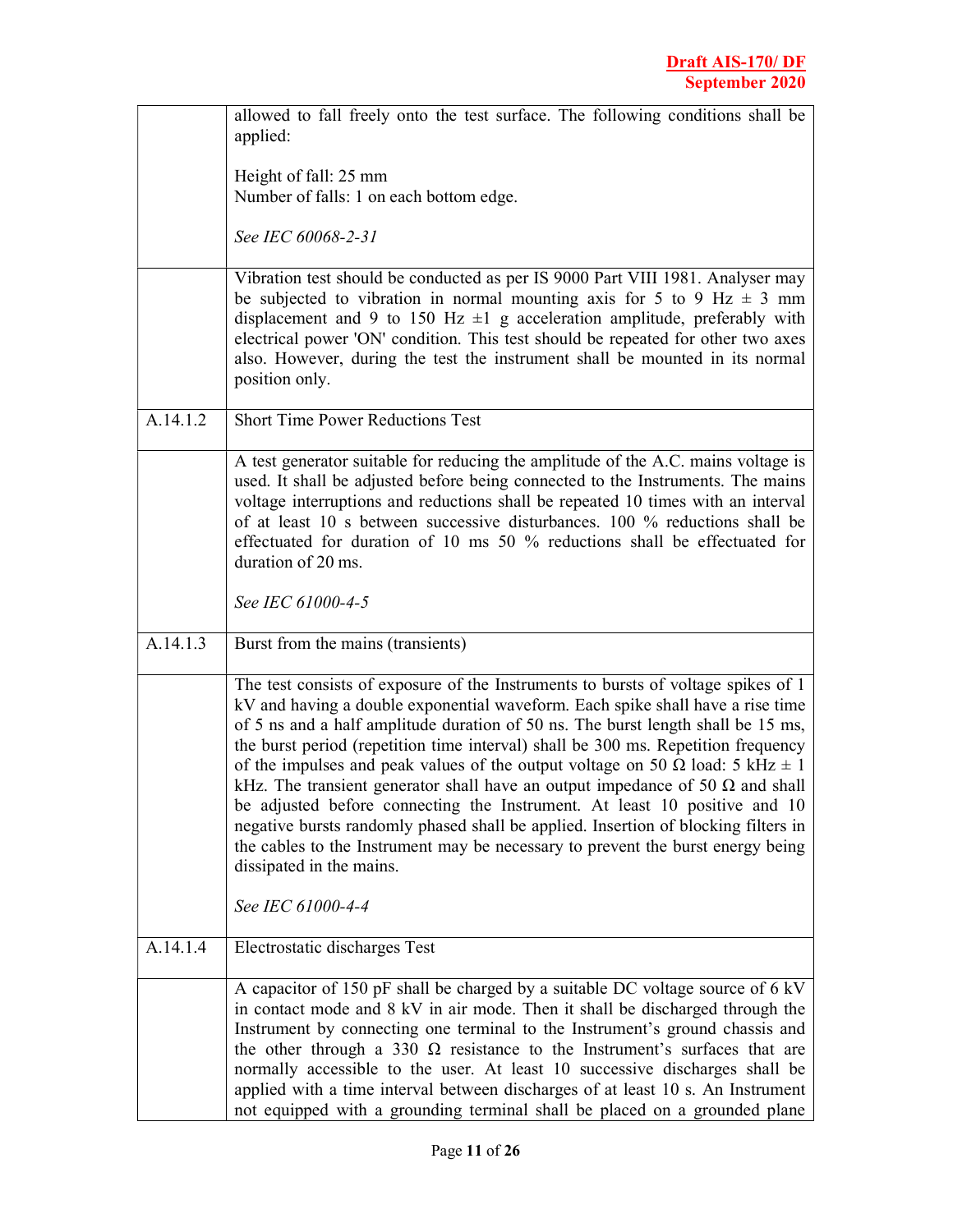|          | surface that projects beyond the Instrument by at least 0.1 m on all sides. The<br>associated grounded connection to the capacitor shall be as short as possible.                                                                                                                                                                                                                                                                                                                                                                                                                                                                                                                                                                                                                                                                                                                                                                                                                                                       |
|----------|-------------------------------------------------------------------------------------------------------------------------------------------------------------------------------------------------------------------------------------------------------------------------------------------------------------------------------------------------------------------------------------------------------------------------------------------------------------------------------------------------------------------------------------------------------------------------------------------------------------------------------------------------------------------------------------------------------------------------------------------------------------------------------------------------------------------------------------------------------------------------------------------------------------------------------------------------------------------------------------------------------------------------|
|          | See IEC 61000-4-2                                                                                                                                                                                                                                                                                                                                                                                                                                                                                                                                                                                                                                                                                                                                                                                                                                                                                                                                                                                                       |
|          | In the contact discharge mode, to be carried out on conductive surfaces, the<br>electrode shall be in contact with the Instrument and the discharge shall be<br>actuated by the discharge switch of the generator.<br>In the air discharge mode, on insulating surfaces, the electrode is approached to<br>the Instrument and the discharge occurs by spark.                                                                                                                                                                                                                                                                                                                                                                                                                                                                                                                                                                                                                                                            |
| A.14.1.5 | Radiated, radio frequency, electromagnetic fields test                                                                                                                                                                                                                                                                                                                                                                                                                                                                                                                                                                                                                                                                                                                                                                                                                                                                                                                                                                  |
|          | Instruments shall be exposed to electromagnetic field strength as follows:                                                                                                                                                                                                                                                                                                                                                                                                                                                                                                                                                                                                                                                                                                                                                                                                                                                                                                                                              |
|          | Frequency range: 26 MHz to 1000 MHz<br>Field strength: 10 V/m<br>Modulation: 80 % AM, 1 kHz sine wave                                                                                                                                                                                                                                                                                                                                                                                                                                                                                                                                                                                                                                                                                                                                                                                                                                                                                                                   |
|          | The field strength may be generated in the following ways:<br>a) Absorber Lined Shielded Enclosure (ALSE) Chamber for all frequency<br>ranges<br>b) A strip line for low frequencies for small instruments from DC to 150<br><b>MHz</b><br>c) A TEM cell (Transverse Electromagnetic Mode cell) for higher<br>frequencies, up to 1 GHz<br>d) A biconical antenna (26 MHz to 300 MHz)<br>e) A log periodic antenna (100 MHz to 1000 MHz)<br>The specified field strength shall be established prior to the actual testing<br>(without the Instruments in the field). When the test is carried out in a shielded<br>enclosure to comply with international laws prohibiting interference to radio<br>communications care needs to be taken to handle reflections from walls.<br>Anechoic shielding may be necessary.<br>See IEC 61000-4-3<br>Note: The attention is drawn to the fact that IEC 61000-4-3 refers to the<br>frequency range from 80 MHz to 1000 MHz. The lower frequencies are covered<br>by IEC 61000-4-6. |
| A.14.1.6 | Mains Frequency Magnetic Fields Test                                                                                                                                                                                                                                                                                                                                                                                                                                                                                                                                                                                                                                                                                                                                                                                                                                                                                                                                                                                    |
|          | The Instrument tested shall be exposed in all directions to a magnetic field of 30<br>A/m at mains frequency.<br>See IEC 61000-4-8                                                                                                                                                                                                                                                                                                                                                                                                                                                                                                                                                                                                                                                                                                                                                                                                                                                                                      |
|          |                                                                                                                                                                                                                                                                                                                                                                                                                                                                                                                                                                                                                                                                                                                                                                                                                                                                                                                                                                                                                         |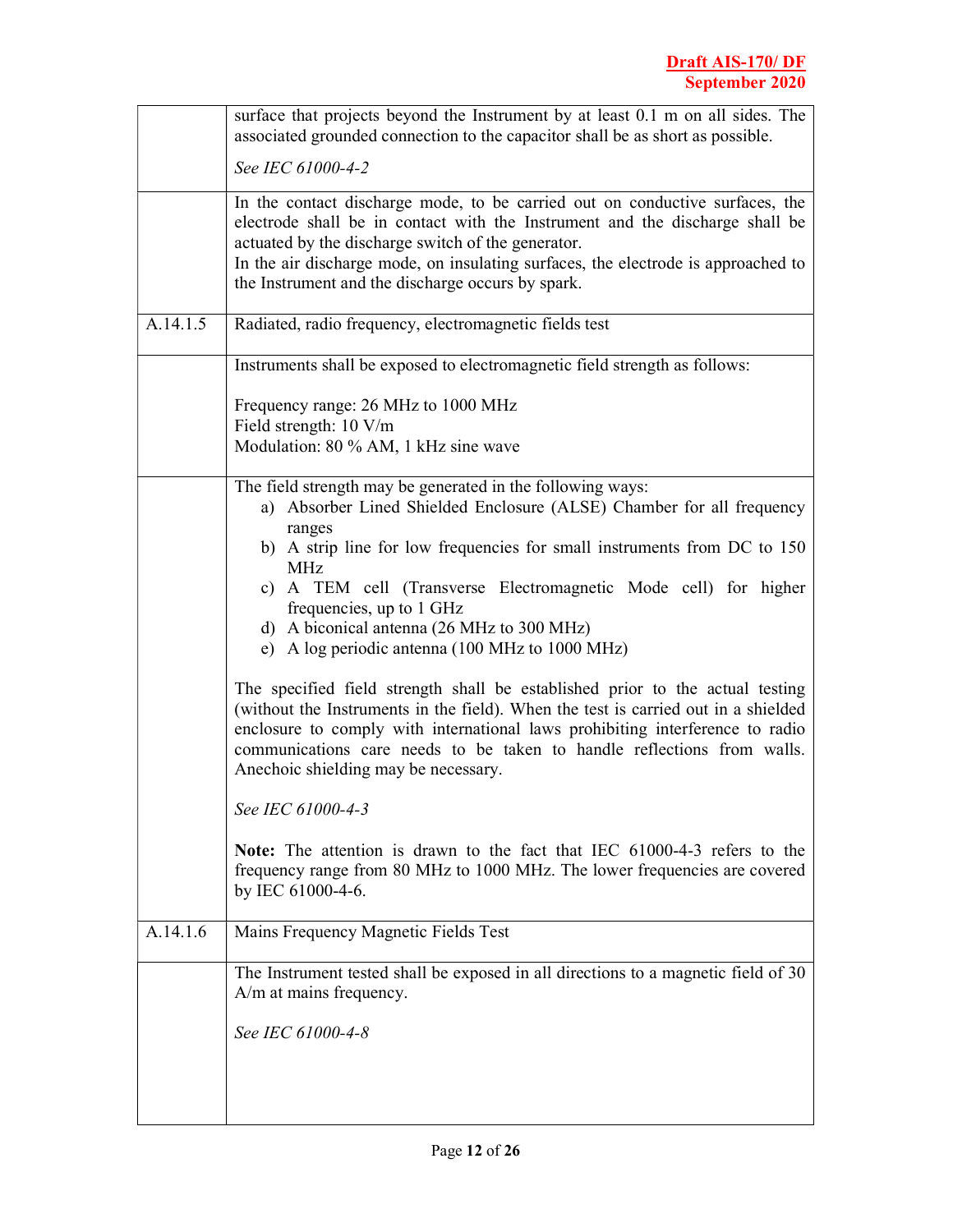| A.15 | Stability with time or drift                                                                                                                                                                                                                                                                                                                                                                                                         |  |  |
|------|--------------------------------------------------------------------------------------------------------------------------------------------------------------------------------------------------------------------------------------------------------------------------------------------------------------------------------------------------------------------------------------------------------------------------------------|--|--|
|      | When used in accordance with the manufacturer's operating instructions, the<br>measurements made by the instruments, under stable environmental conditions<br>and after adjustment using a calibration gas or the internal adjustment facility<br>shall remain within the maximum permissible errors on initial verification for at<br>least 4 hours without the need for calibration gas or internal re-adjustments by<br>the user. |  |  |
|      | If the Instruments are equipped with a means for drift compensation, such as<br>automatic zero or automatic internal adjustment, then the action of such<br>adjustments control shall not produce an indication / display that can be confused<br>with a measurement of an external gas. It should not be possible to pass the gas<br>sample and measure the same while the automatic adjustments are in process.                    |  |  |
| A.16 | Repeatability                                                                                                                                                                                                                                                                                                                                                                                                                        |  |  |
|      | For 20 consecutive measurements, using the same calibration gas mixture,<br>carried out by the same person with the same Instrument within relatively short<br>time interval the experimental standard deviation of the 20 results shall not be<br>greater than one third of the modulus of the "maximum permissible error on<br>initial verification" taken from Table 1/2 for the relevant gas.                                    |  |  |
| A.17 | Dry Heat Test                                                                                                                                                                                                                                                                                                                                                                                                                        |  |  |
|      | This test consists of exposure of the Instruments to a temperature of $5^{\circ}$ C under<br>"free air" conditions for 2 hours (the time duration specified begins after the<br>Instruments have reached temperature stability). During the heating up or<br>cooling down of the Instrument, the rate of change in temperature shall not<br>exceed 1° C/min.                                                                         |  |  |
|      | Repeatability (as per A.16) shall be esured after the completion of test.                                                                                                                                                                                                                                                                                                                                                            |  |  |
| A.18 | Damp Heat, Steady State Test                                                                                                                                                                                                                                                                                                                                                                                                         |  |  |
|      | This test consists of exposure of the Instruments to a constant temperature of 30°<br>C and a constant relative humidity of 85 % for two days. The exposure shall be<br>such that water does not condense on the Instruments. The temperature is<br>deemed to be steady when the difference between the extreme temperatures does<br>not exceed 5° C, and the rate of change does not exceed 5° C/h.                                 |  |  |
|      | Repeatability (as per A.16) shall be esured after the completion of test.                                                                                                                                                                                                                                                                                                                                                            |  |  |
| A.19 | <b>Power Supply Variation Test</b>                                                                                                                                                                                                                                                                                                                                                                                                   |  |  |
|      | The A.C. power supply test consists of exposure of the Instruments to extreme<br>values of the nominal power supply voltage and nominal frequency for a period<br>long enough to perform the required measurement under following variation<br>conditions.                                                                                                                                                                           |  |  |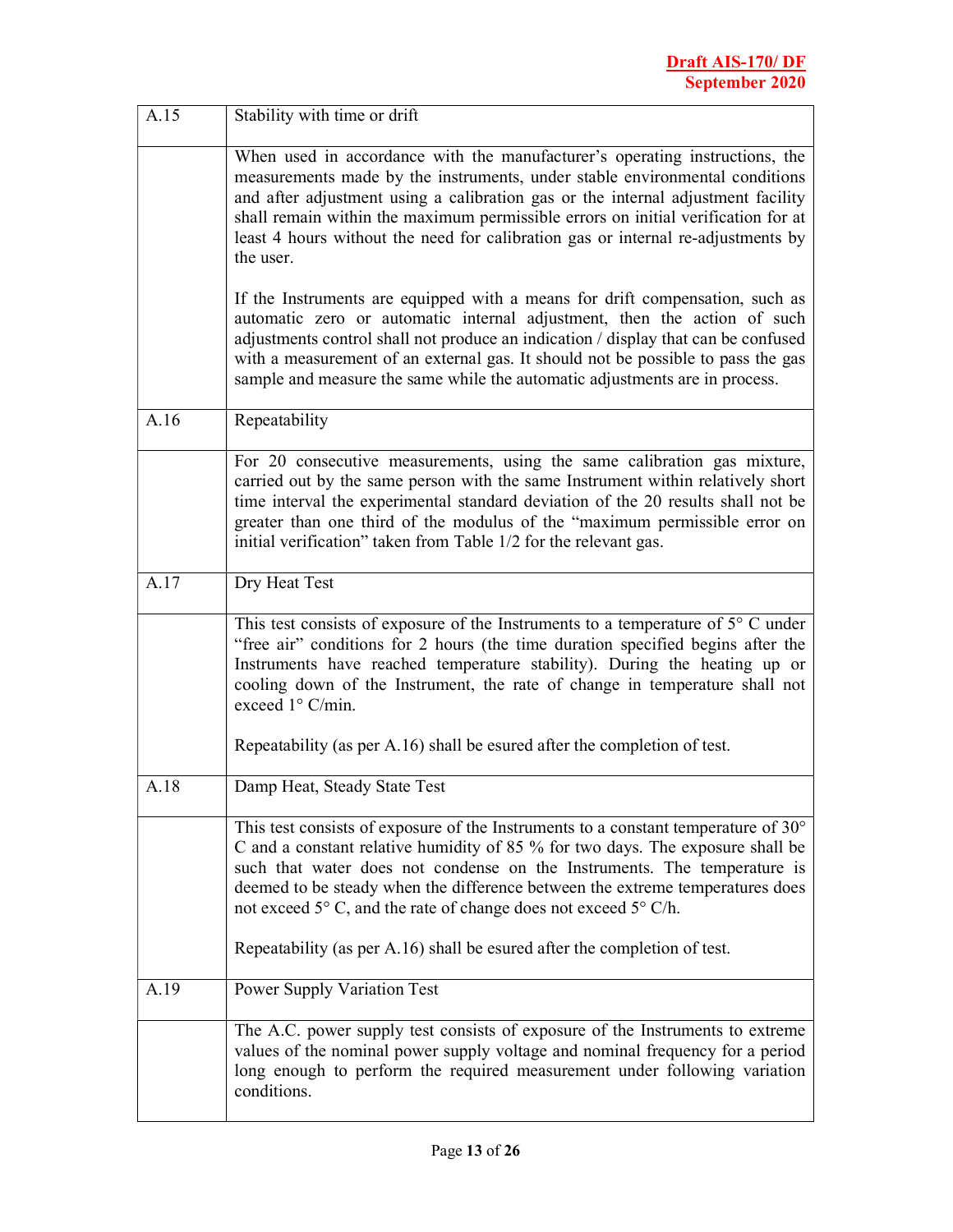| Warranty and Maintenance                                                                                                                                                                                                                                                                                                                                                                   |  |  |
|--------------------------------------------------------------------------------------------------------------------------------------------------------------------------------------------------------------------------------------------------------------------------------------------------------------------------------------------------------------------------------------------|--|--|
|                                                                                                                                                                                                                                                                                                                                                                                            |  |  |
|                                                                                                                                                                                                                                                                                                                                                                                            |  |  |
| modulus maximum permissible error on initial verification.<br>Note: At reference conditions, the warm-up time test may be included with the<br>drift test.                                                                                                                                                                                                                                 |  |  |
| measurement with the same calibration gas as above.<br>e)<br>The difference between any of the measured values above shall not exceed the                                                                                                                                                                                                                                                  |  |  |
| b) Let the Instrument warm up<br>c) Immediately after either the manufacturer's prescribed warm-up period<br>has elapsed or an automatic warm-up lockout has been de-activated,<br>perform a volume fraction measurement (with any necessary internal<br>adjustment being performed prior to this measurement)<br>d) At time intervals of 2 min, 5 min and 15 min after warm-up, perform a |  |  |
| a) Stabilize the Instrument at each temperature                                                                                                                                                                                                                                                                                                                                            |  |  |
| At reference conditions and at $5^{\circ}$ C, the warm-up time test shall consist of the<br>following steps:                                                                                                                                                                                                                                                                               |  |  |
| After the warm-up time, the Instruments shall meet the metrological<br>requirements as stated in this document. Instruments shall have the means to<br>prevent measurement and an indication of measured gas volume fractions during<br>the warm-up time. Instruments shall have a warm-up time not exceeding 10 min.                                                                      |  |  |
| Warm-up time                                                                                                                                                                                                                                                                                                                                                                               |  |  |
| See IEC 61000-3-3 / IEC 61000-3-11/ IEC 61000-4-11/ IEC 61000-4-29                                                                                                                                                                                                                                                                                                                         |  |  |
| Repeatability (as per A.16) shall be esured after the completion of test.                                                                                                                                                                                                                                                                                                                  |  |  |
| The AC power supply test will be repeated with frequency of 50 Hz $\pm$ 2 Hz also<br>and the results of the test will be noted. These tests results will be provided in the<br>manual for the information of the user.                                                                                                                                                                     |  |  |
| Voltage: Nominal Voltage $(230V)$ , $+10\% \sim -15\%$<br>Frequency: Nominal Frequency (50 Hz), $\pm$ 1 Hz.                                                                                                                                                                                                                                                                                |  |  |
|                                                                                                                                                                                                                                                                                                                                                                                            |  |  |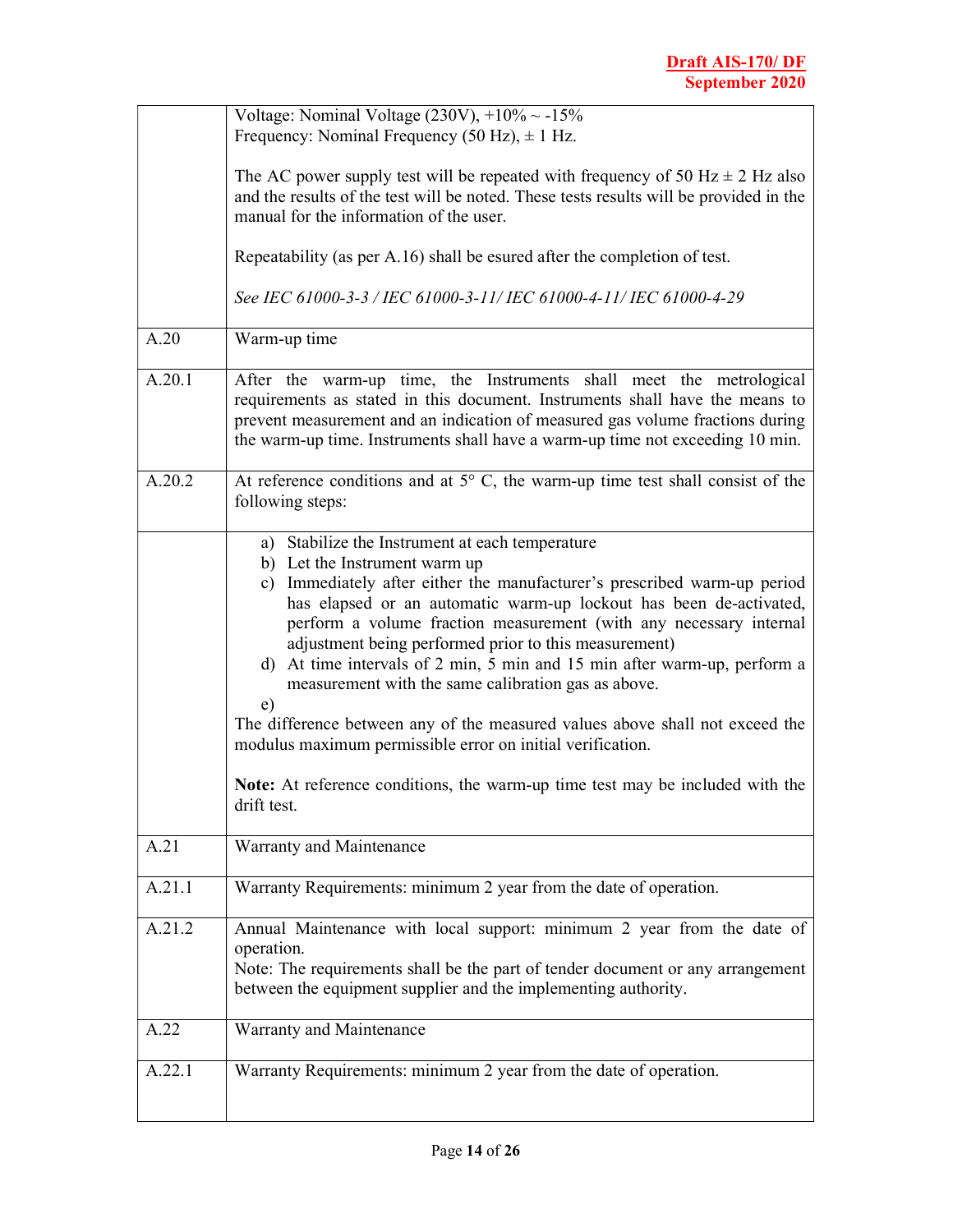| A.22.2 | Annual Maintenance with local support: minimum 2 year from the date of<br>operation.                                                             |
|--------|--------------------------------------------------------------------------------------------------------------------------------------------------|
|        | Note: The requirements shall be the part of tender document or any arrangement<br>between the equipment supplier and the implementing authority. |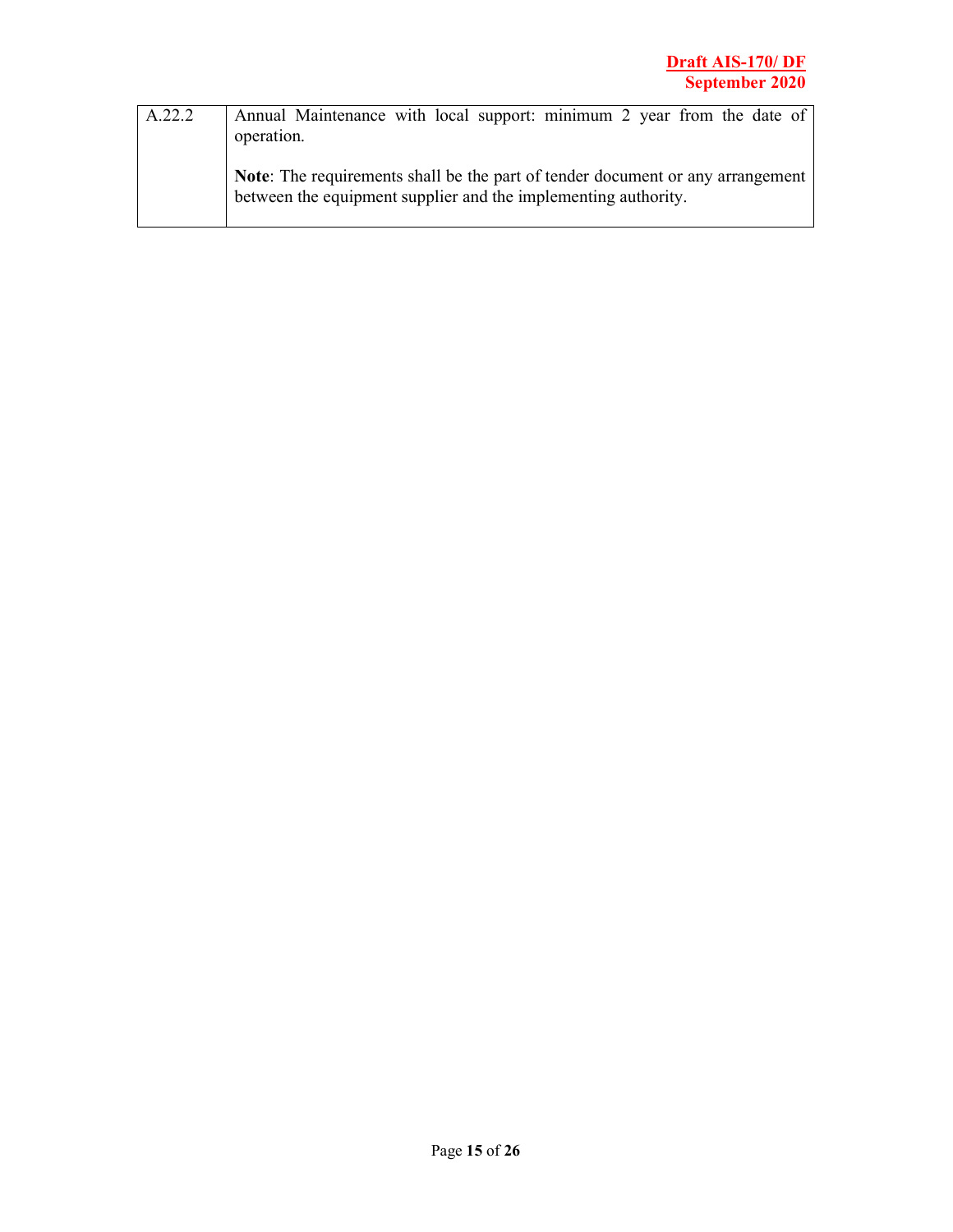#### Annexure B (see 4.2) Programme Guidelines

| B.1          | <b>OPERATION</b>                                                                                                                                                                                                                                                                                                                                                                       |  |  |  |  |  |
|--------------|----------------------------------------------------------------------------------------------------------------------------------------------------------------------------------------------------------------------------------------------------------------------------------------------------------------------------------------------------------------------------------------|--|--|--|--|--|
|              | Instrument parameters                                                                                                                                                                                                                                                                                                                                                                  |  |  |  |  |  |
|              | At a minimum the following parameters shall also be recorded in all RSD<br>programs for each RSD site in a stations log. The log may be kept<br>electronically or in a hardcopy format.                                                                                                                                                                                                |  |  |  |  |  |
|              | A description of the RSD equipment including light source, make/<br>model of the instrument, and detector type<br>The name of the operator (and the data capturing station/van). If more<br>than one operator or van are used, key and record which operator and/<br>or van was used for each measurement.<br>Complete description of the calibration procedure<br>Audit check results |  |  |  |  |  |
|              | Calibration check results                                                                                                                                                                                                                                                                                                                                                              |  |  |  |  |  |
|              | Any equipment changes                                                                                                                                                                                                                                                                                                                                                                  |  |  |  |  |  |
|              | Verification of speed and acceleration measurement devices.                                                                                                                                                                                                                                                                                                                            |  |  |  |  |  |
| B.2          | <b>PROCEDURE</b>                                                                                                                                                                                                                                                                                                                                                                       |  |  |  |  |  |
| B.2.1        | A RSD generally includes the following sub-systems which are linked to a<br>computer:<br>A speed and acceleration measurement system<br>$\bullet$<br>A license plate capture system, and<br>٠<br>Emission analyser                                                                                                                                                                     |  |  |  |  |  |
| B.2.2        | After identifying the ideal location, the Emission analyser module is set up.                                                                                                                                                                                                                                                                                                          |  |  |  |  |  |
| B.2.3        | The speed and acceleration measurement system is set up at a distance<br>prescribed by the manufacturer.                                                                                                                                                                                                                                                                               |  |  |  |  |  |
| <b>B.2.4</b> | The primary camera shall where it may be able to capture the license plate of<br>the passing vehicle as its exhaust is being measured.                                                                                                                                                                                                                                                 |  |  |  |  |  |
| B.2.5        | The speed and acceleration measurement system may be set up in-line with<br>the camera.                                                                                                                                                                                                                                                                                                |  |  |  |  |  |
| B.2.6        | After a trial-run and warm $up(s)$ of the speed and acceleration measurement<br>system, the emission analyser is set up in such a way that it maximises the<br>infrared/laser and/ or UV signals received by the detector.                                                                                                                                                             |  |  |  |  |  |
| <b>B.2.7</b> | The system is calibrated as per the guidelines of the manufacturer.                                                                                                                                                                                                                                                                                                                    |  |  |  |  |  |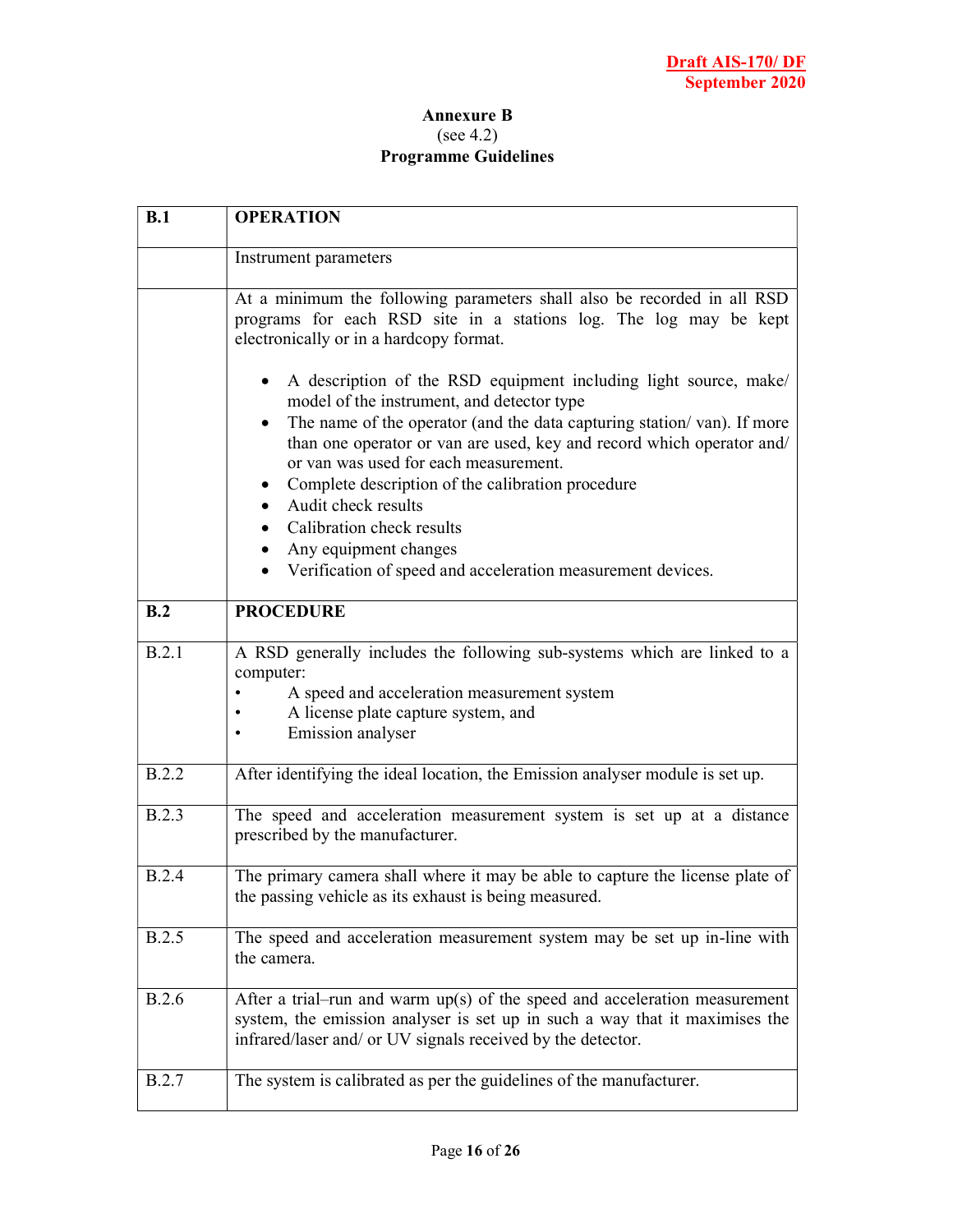| B.2.8         | A calibration verification audit is done immediately to confirm the sensor's<br>accuracy and the calibrations' validity.                                                                                       |  |  |  |  |
|---------------|----------------------------------------------------------------------------------------------------------------------------------------------------------------------------------------------------------------|--|--|--|--|
| <b>B.2.9</b>  | Three consecutive measurements of the calibration/ audit gases of pre-known<br>concentration within accuracy tolerances shall constitute a successful<br>calibration.                                          |  |  |  |  |
| <b>B.2.10</b> | If the audit fails, the calibration is corrected and the process is repeated until a<br>successful calibration is achieved.                                                                                    |  |  |  |  |
| B.2.11        | The audit must be done once at the pre specified frequency and should happen<br>continuously with the time difference between two consecutive checks not<br>exceeding pre-determined hours, when in operation. |  |  |  |  |
| <b>B.2.12</b> | As per the manufacturer's specifications, the frequency of calibration may be<br>higher and if operating conditions warrant, further calibration(s) may be<br>conducted.                                       |  |  |  |  |
| B.2.13        | After the setup is complete, the operator is required to perform periodic audits<br>over the course of the working day cycle to verify and optimise the RSD's<br>calibration and accuracy.                     |  |  |  |  |
| <b>B.2.14</b> | The emission results obtained during testing as prescribed above shall be<br>electronically uploaded through online process to the designated government<br>portal on a daily basis.                           |  |  |  |  |
| B.2.15        | The software used should be registered and shall be secured from<br>unauthorized access.                                                                                                                       |  |  |  |  |
| B.2.16        | The manufacturer must develop a cloud based data management system<br>(DMS) for the storage, processing, quality-review and analysis of the collected<br>RSD data.                                             |  |  |  |  |
| B.3           | <b>SYSTEM PHYSICAL VERIFICATION</b>                                                                                                                                                                            |  |  |  |  |
| <b>B.3.1</b>  | The initial verification of the Instruments may include the following tests:                                                                                                                                   |  |  |  |  |
|               | a) Check the power supply voltage and frequency at the location of use to<br>determine compliance with the specifications on the measuring<br>Instrument's label.                                              |  |  |  |  |
|               | b) Check the activation of the warm-up lockout Instruments by<br>attempting to make a measurement within 1 min of initial power-on of<br>the Instruments.                                                      |  |  |  |  |
| <b>B.3.2</b>  | Subsequent verification of an Instrument at the same location may include the<br>following tests:                                                                                                              |  |  |  |  |
|               | For short-term subsequent verification, perform all tests included in the initial<br>verification except for the power check and the warm-up check.                                                            |  |  |  |  |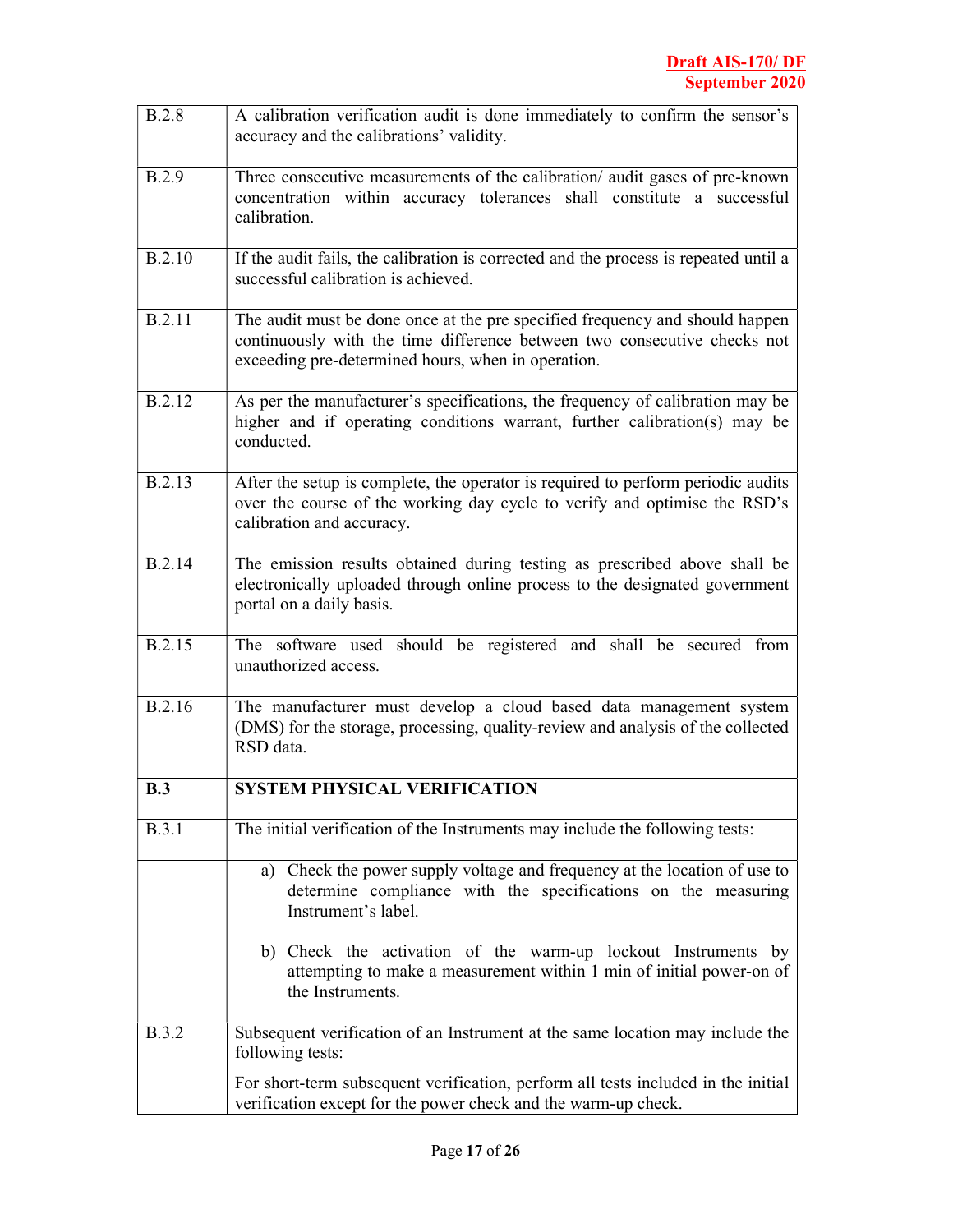|              | For long-term subsequent verification, perform all tests included in the initial<br>verification.                                                |
|--------------|--------------------------------------------------------------------------------------------------------------------------------------------------|
|              | When the Instruments have been moved to a new location, or have undergone<br>repairs, perform all tests included in the initial verification.    |
| B.4          | <b>PULL-OVER INSPECTIONS</b>                                                                                                                     |
| B.4.1        | Roadside pull-over inspections may be carried out for the purpose of random<br>sampling/ invalid data capturing/ high emiiter identification etc |
| <b>B.4.2</b> | The RSD manufacturer shall also supply a PUC instrument complying with<br>AIS-137 Part 8, as amended from time to time.                          |
| <b>B.4.3</b> | On-road PUC measurements will be taken and data shall be recorded as per<br>the requirements of AIS-137 Part 8, as amended from time to time.    |
|              |                                                                                                                                                  |
| B.5          | <b>VALID / IN-VALID DATA</b>                                                                                                                     |
| B.5.1        | Invalid data information/report to be provided on daily or X hour in time.<br>$(X$ is flexible)                                                  |
| <b>B.5.2</b> | Negative VSP limits will be treated as invalid                                                                                                   |
| <b>B.5.3</b> | Exhaust plume of previous vehicle should not interfere with current<br>measurements                                                              |
| <b>B.5.4</b> | Other parameters for valid/invalid flags:                                                                                                        |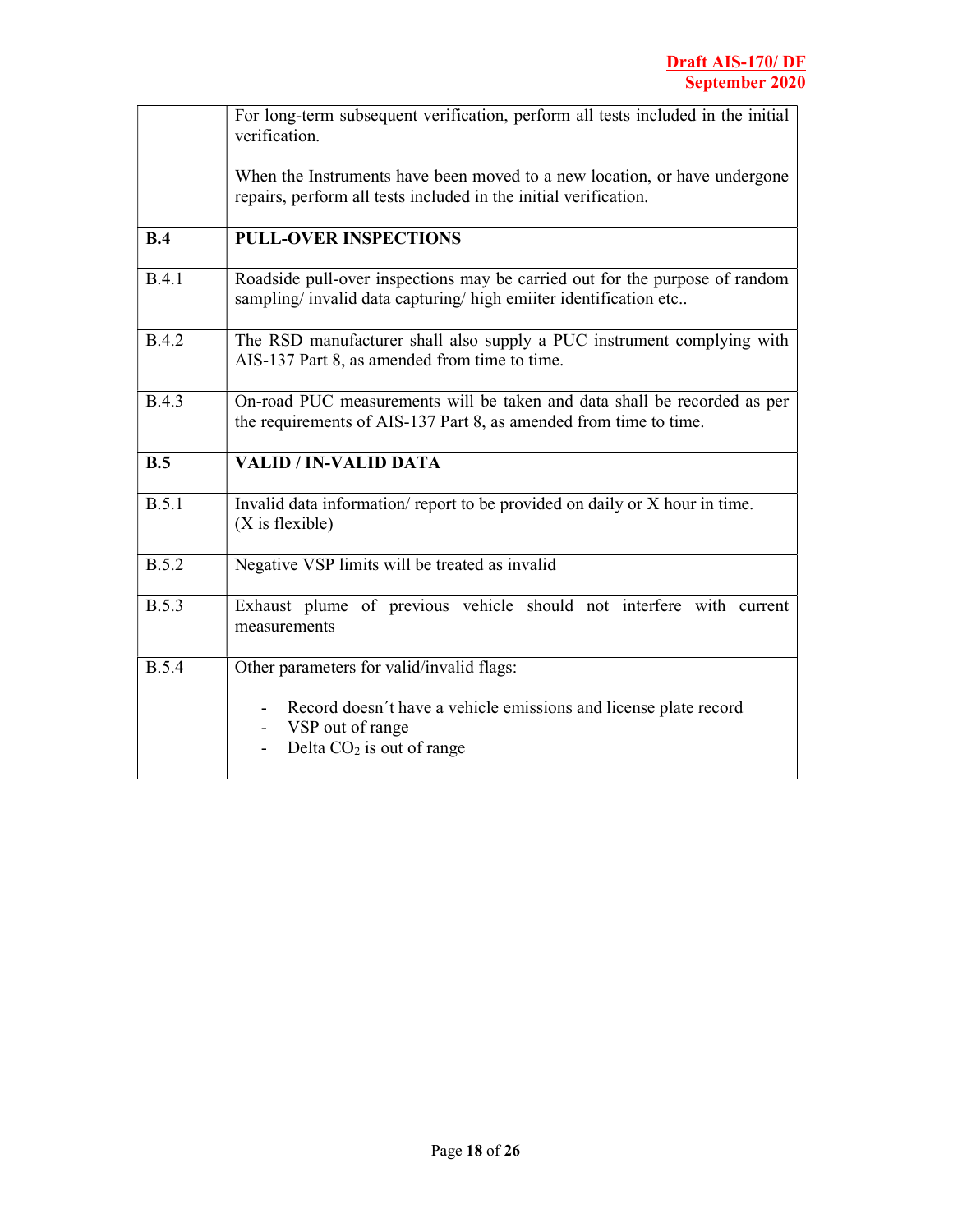#### Annexure C (see 4.3) Communication Protocol

| C.1 | The RSD equipment shall communicate with authorized server(s) on the real<br>time bases.                                                                                                                                                                                                                                                                                                                                                                                                                                                                                                                                                                                                                                                                                                                                                               |
|-----|--------------------------------------------------------------------------------------------------------------------------------------------------------------------------------------------------------------------------------------------------------------------------------------------------------------------------------------------------------------------------------------------------------------------------------------------------------------------------------------------------------------------------------------------------------------------------------------------------------------------------------------------------------------------------------------------------------------------------------------------------------------------------------------------------------------------------------------------------------|
| C.2 | The RSD must be GPS/IRNSS enabled – to identify the location of the device<br>and communication with the Authorized servers for data exchange (real time<br>data transfer).<br>Note: It should be ensured that the accuracy of data transfer and sanctity of<br>data at both the ends i.e. receiver and transmitter is maintained throughout.                                                                                                                                                                                                                                                                                                                                                                                                                                                                                                          |
| C.3 | The system should be capable of/ provide:<br>Data server (Photo/Video/information data etc)<br>$\bullet$<br>Backup server (control room)*<br>$\bullet$<br>Router<br>$\bullet$<br>Mobile workstation / computers etc<br>$\bullet$<br>Software support services such as firewall, data integrity evaluation<br>$\bullet$<br>(ex. discarding measurements with inadequate signal strengths,<br>measurements with too much uncertainty) etc.<br>Link with Central database (e.g VAHAN / authorized server)<br>$\bullet$<br>Warning issuing system for heavy polluters (through on-road display,<br>$\bullet$<br>SMS, email etc.)<br>Date storage for at least 5,00,000 records at any point of time<br>$\bullet$<br>To identify and exclude all samples that fail to meet desired predefined<br>$\bullet$<br>criterion of valid record (as defined in F.1) |
|     | * this room can be mutually agreed between RSD manufacturer or<br>implementing authority<br>Note: These requirements are not limited and may vary depending on the<br>specifications considered by the implementing authority.                                                                                                                                                                                                                                                                                                                                                                                                                                                                                                                                                                                                                         |
| C.4 | The minimum information that has to be pushed to authorized server(s) shall<br>include:<br>1. Date and time<br>2. RSD Unit No.<br>3. Site location<br>4. Registration number of vehicle<br>5. FASTag number<br>6. Observed results, including valid or invalid data.                                                                                                                                                                                                                                                                                                                                                                                                                                                                                                                                                                                   |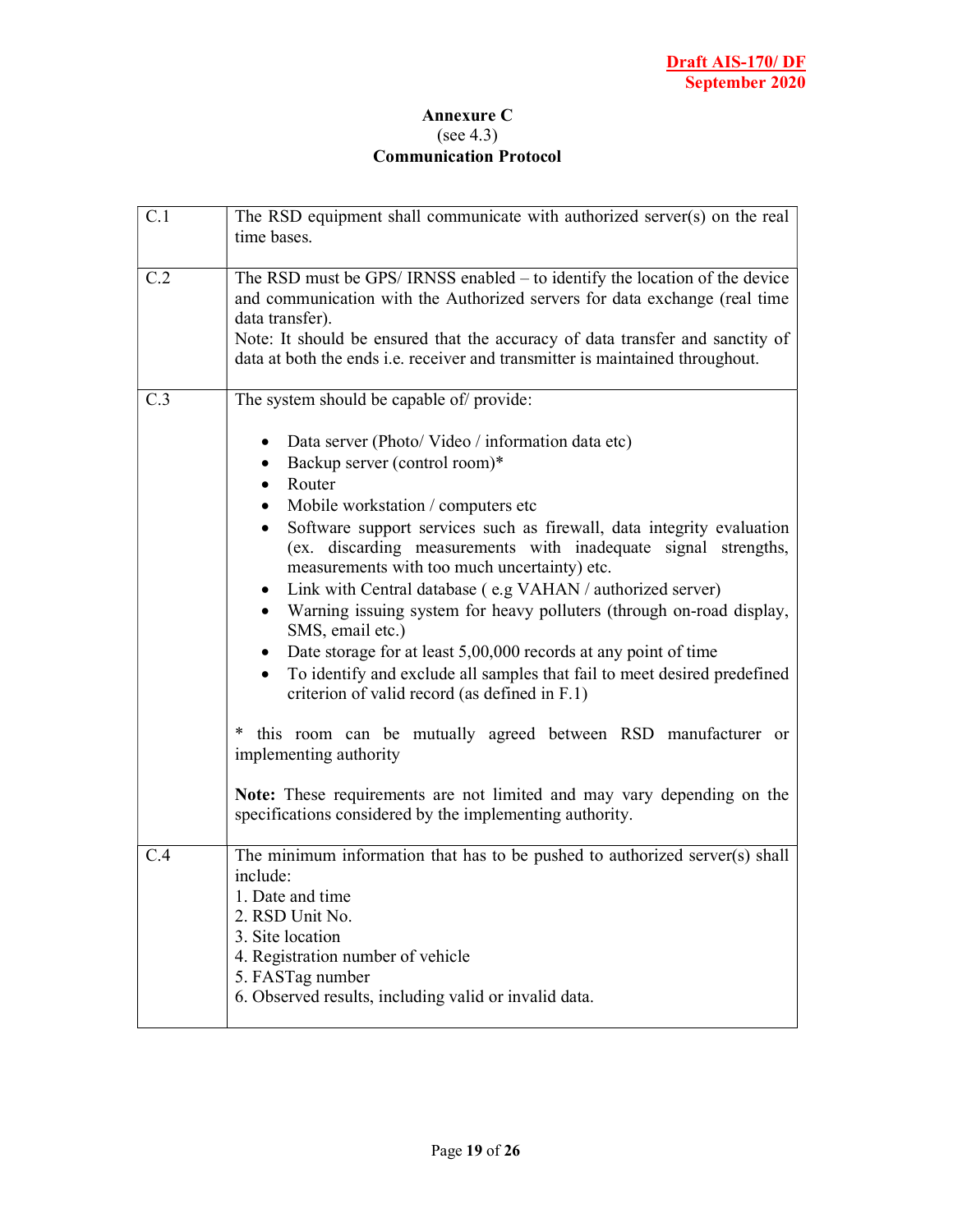#### Annexure D (see 4.4) Guidelines for Monitoring Phase

| D.1 | A monitoring phase shall be established to capture vehicular emissions and<br>define accurate polluter thresholds.                                                                                      |
|-----|---------------------------------------------------------------------------------------------------------------------------------------------------------------------------------------------------------|
| D.2 | The thresholds must be decided categorically while differentiating from the<br>following parameters:<br>Category of vehicle                                                                             |
|     |                                                                                                                                                                                                         |
|     | Emission norms (Bharat Stage)                                                                                                                                                                           |
|     | Fuel type                                                                                                                                                                                               |
| D.3 | Relevant pollutants are to be captured as per A.2.                                                                                                                                                      |
| D.4 | The percentage of data rejection by RSD is to me captured to monitor<br>efficacy.                                                                                                                       |
| D.5 | High emitters shall be pulled and on-road PUC test to be carried out.                                                                                                                                   |
| D.5 | Data shall be uploaded a centralised server (in conjunction with NIC).                                                                                                                                  |
| D.6 | RSD database shall be linked with VAHAN for information as required in<br>Annexure E.                                                                                                                   |
| D.7 | The information recorded shall not be stored, and no copy of the data shall be<br>retained. The confidentiality agreement shall be made between the RSD<br>manufacturer and the implementing authority. |
| D.8 | Nodal agency to collate data and propose threshold limits.                                                                                                                                              |
| D.9 | Necessary changes in the standard may be made based on the experience<br>gained during the monitoring phase.                                                                                            |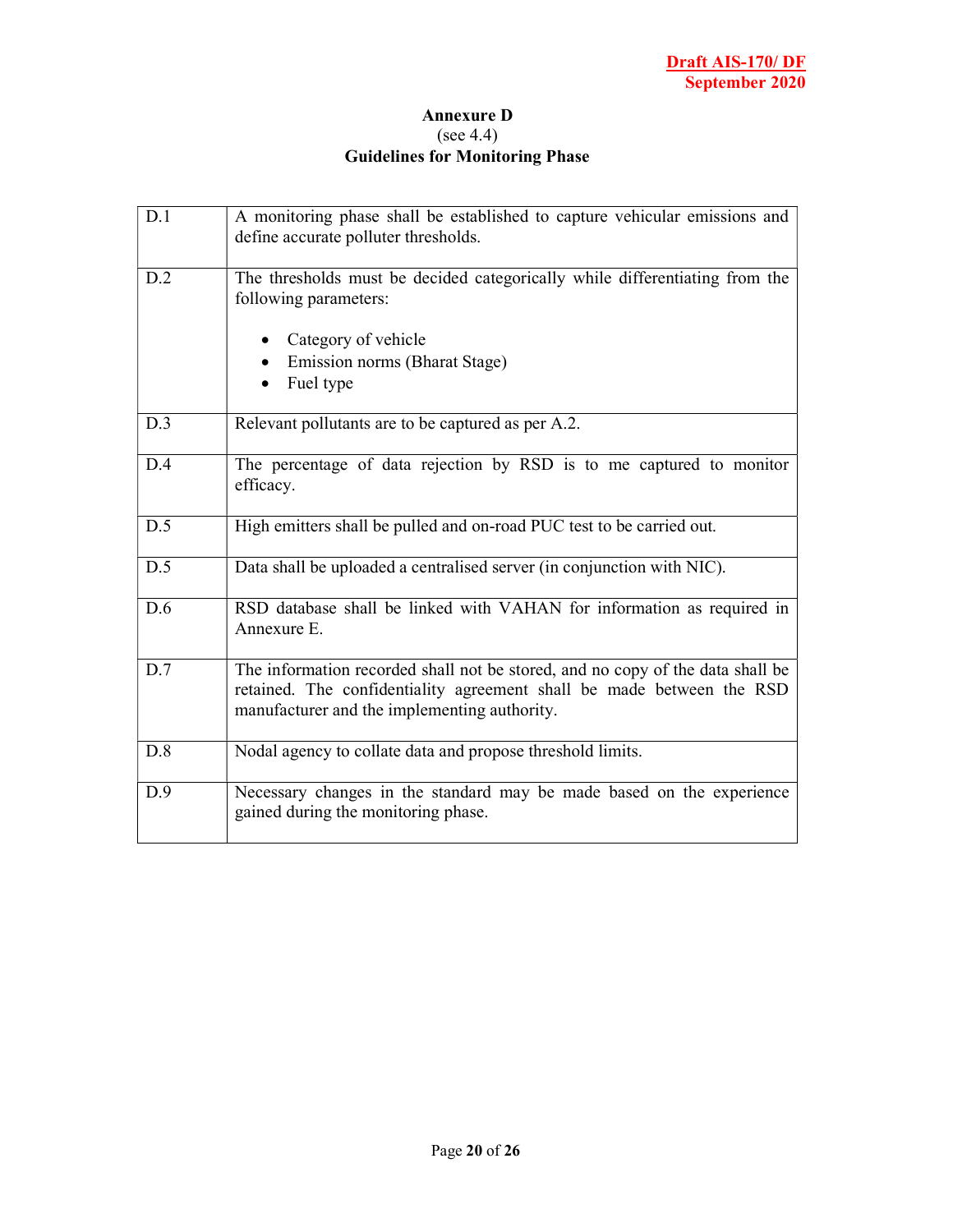#### Annexure E (see 4.5) Monitoring Format

|                 | Format for recording RSD results and identifying High Emitters |                  |        |                      |                      |  |
|-----------------|----------------------------------------------------------------|------------------|--------|----------------------|----------------------|--|
| 1               | Date & Time                                                    |                  | 2      | Site Code            |                      |  |
| 3               | System No.                                                     |                  | 4      | Record No.           |                      |  |
| 5               | RSD Unit ID                                                    |                  | 6      | Operator Code        |                      |  |
| $7\overline{ }$ | GPS/IRNSS coordinates                                          |                  | 8      | Road Grade           |                      |  |
| 9               | <b>Ambient Conditions:</b>                                     |                  |        |                      |                      |  |
| 9.1             | Temperature                                                    |                  | 9.2    |                      | Relative Humidity    |  |
| 9.3<br>10       | Wind Speed & Direction<br><b>Emission Readings:</b>            |                  | 9.4    | Pressure             |                      |  |
|                 |                                                                |                  |        |                      |                      |  |
|                 | Pollutant                                                      | Ambient<br>Value |        | Measured<br>Value    | Adjusted<br>Value    |  |
|                 | Pollutant 1                                                    |                  |        |                      |                      |  |
|                 | Pollutant 2                                                    |                  |        |                      |                      |  |
|                 | <br>And so $\mathfrak{o}n$                                     |                  |        |                      |                      |  |
| 11              | <b>Vehicle Details:</b>                                        |                  |        |                      |                      |  |
| 11.1            | Vehicle Speed                                                  |                  | 11.2   |                      | Vehicle Acceleration |  |
| 11.3            | FASTag ID                                                      |                  | 11.4   |                      | Registration No.     |  |
|                 | Link with Central database (e.g VAHAN / authorized server)     |                  |        |                      |                      |  |
| 11.4.1          | Vehicle Category/ Class                                        |                  | 11.4.2 | Vehicle type         |                      |  |
| 11.4.3          | Fuel Type                                                      |                  | 11.4.4 |                      | Emission norms       |  |
| 11.4.5          | Maker's name                                                   |                  | 11.4.6 | Model name           |                      |  |
| 11.4.7          | Engine displacement (cc)                                       |                  | 11.4.8 |                      | Month-Year of Mfg.   |  |
|                 | 11.4.9 Unladen weight                                          |                  |        | 11.4.10 Owner's Name |                      |  |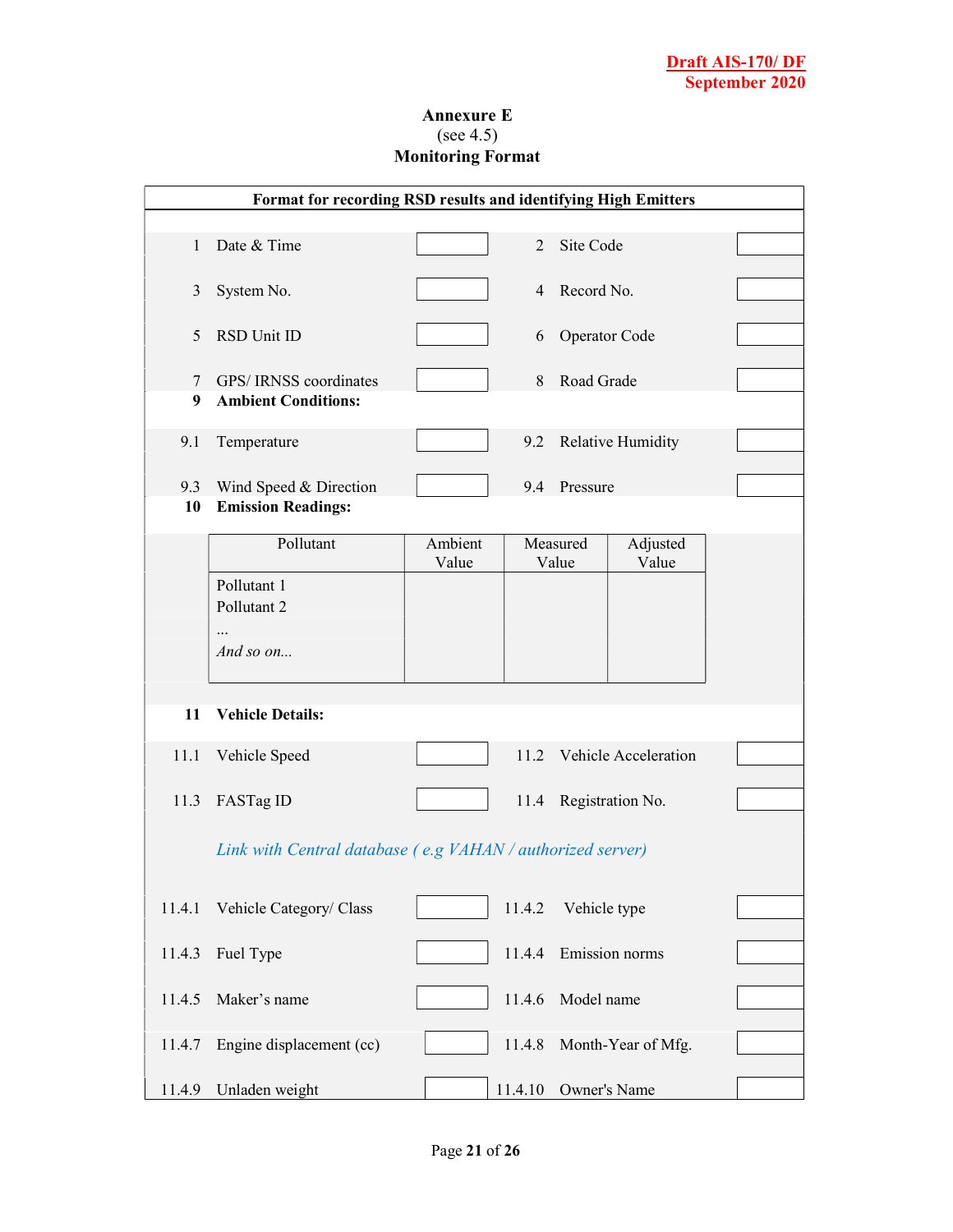| Specifications for the entries to be done in the Reporting Format |                              |                  |                             |  |  |
|-------------------------------------------------------------------|------------------------------|------------------|-----------------------------|--|--|
| Sr. No.                                                           | <b>Field</b>                 | Format           | <b>Character Properties</b> |  |  |
| 1.                                                                | Date & time                  | Date: DD-MM-YYYY | Numeric                     |  |  |
|                                                                   |                              | Time: HHMM hours | Numeric                     |  |  |
|                                                                   |                              | (24 hrs format)  |                             |  |  |
| 2.                                                                | Site Code                    | 16 characters    | Alpha-numeric               |  |  |
| $\overline{3}$ .                                                  | System No.                   | 16 characters    | Numeric                     |  |  |
| 4.                                                                | Record No.                   | 16 characters    | Numeric                     |  |  |
| $\overline{5}$ .                                                  | RSD Unit ID                  | 16 characters    | Alpha-numeric               |  |  |
| 6.                                                                | Operator Code                | 24 characters    | Alpha-numeric               |  |  |
| 7.                                                                | <b>GPS/IRNSS</b> coordinates | XX°YY'ZZ.Z" A1,  | $XYZ - Numeric$             |  |  |
|                                                                   |                              | XX°YY'ZZ.Z" A2   | $A1&A2 - Alphabetical$      |  |  |
| 8.                                                                | Road Grade                   | $XXX^{\circ}$    | Numeric                     |  |  |
| 9.1                                                               | Temperature                  | XX.X°C           | Numeric                     |  |  |
| 9.2                                                               | Relative humidity            | XX%              | Numeric                     |  |  |
| 9.3                                                               | Wind speed and direction     | Speed: XX km/h   | Numeric                     |  |  |
|                                                                   |                              | Direction: YY    | Alphabetical                |  |  |
| 9.4                                                               | Pressure                     | XXX.X kPa        | Numeric                     |  |  |
| 10                                                                | Pollutant                    | 4 characters     | Alpha-numeric               |  |  |
|                                                                   | Ambient value                | 8 characters     | Numeric                     |  |  |
|                                                                   | Measured value               | 8 characters     | Numeric                     |  |  |
|                                                                   | Adjusted value               | 8 characters     | Numeric                     |  |  |
| 11.1                                                              | Vehicle speed                | XX.X km/h        | Numeric                     |  |  |
| 11.2                                                              | Vehicle acceleration         | XX.X km/h/s      | Numeric                     |  |  |
| 11.3                                                              | FASTag ID                    | 16 characters    | Numeric                     |  |  |
| 11.4                                                              | Registration No.             | 10 characters    | Alpha-numeric               |  |  |
| 11.4.1                                                            | Vehicle category/ class      | 30 characters    | Alphabetical                |  |  |
| 11.4.2                                                            | Vehicle type                 | 3 characters     | Alphabetical                |  |  |
| 11.4.3                                                            | Fuel                         | 14 characters    | Alphabetical                |  |  |
| 11.4.4                                                            | Emission norms               | 14 characters    | Alpha-numeric               |  |  |
| 11.4.5                                                            | Maker's name                 | 50 characters    | Alphabetical                |  |  |
| 11.4.6                                                            | Model name                   | 50 characters    | Alpha-numeric               |  |  |
| 11.4.7                                                            | Cubic capacity               | XXXX cc          | Numeric                     |  |  |
| 11.4.8                                                            | Month-Year of Mfg.           | MM-YYYY          | Numeric                     |  |  |
| 11.4.9                                                            | Unladen weight               | XXXX kg          | Numeric                     |  |  |
| 11.4.10                                                           | Owner name                   | $32$ characters  | Alphabetical                |  |  |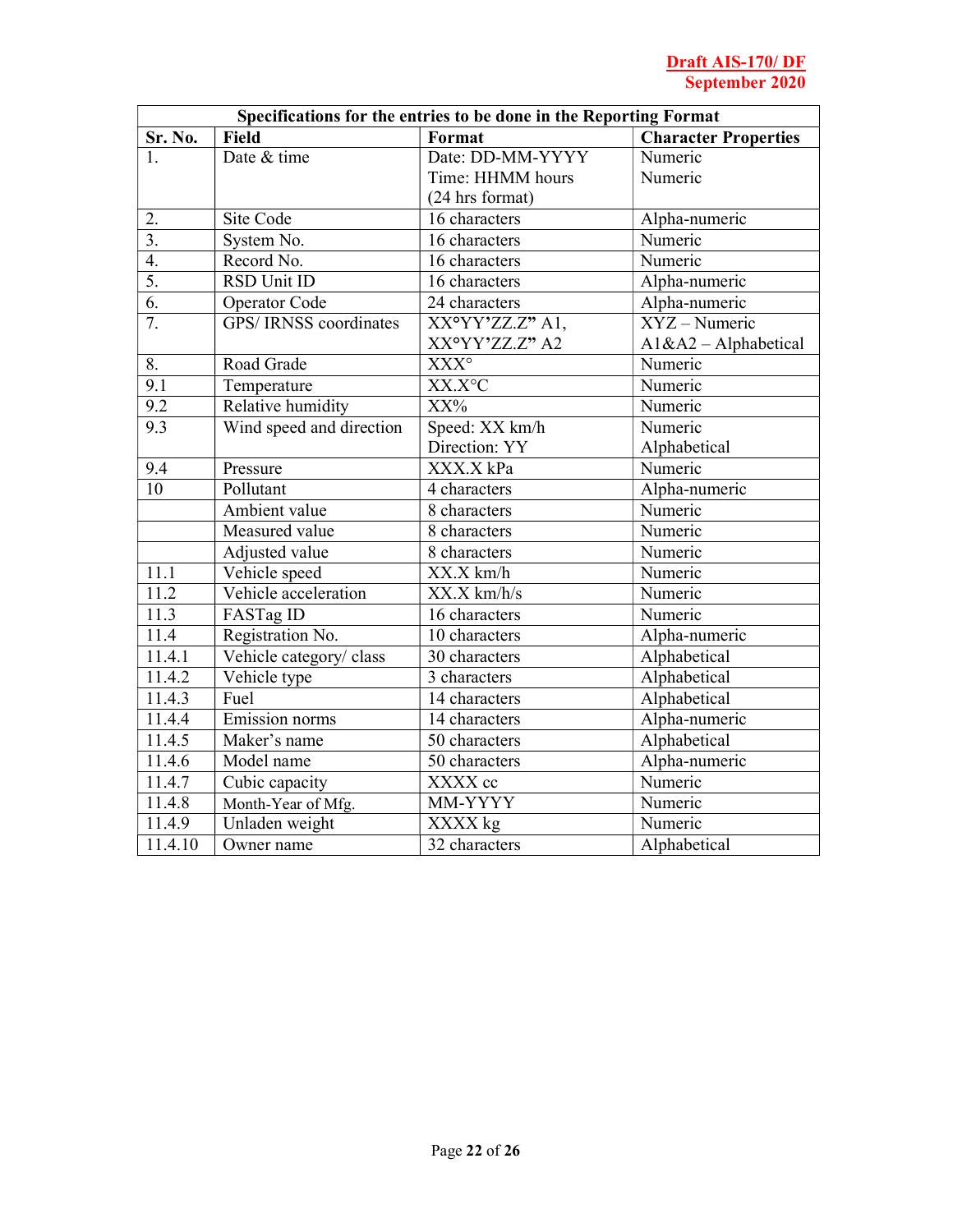#### Annexure F (see 4.6) **Thresholds**

| F <sub>1</sub>                                                             | <b>POLLUTER THRESHOLDS</b> |           |              |                                                                         |             |     |    |
|----------------------------------------------------------------------------|----------------------------|-----------|--------------|-------------------------------------------------------------------------|-------------|-----|----|
| F.1.1<br>[Limits to be finalised after the completion of Monitoring Phase] |                            |           |              |                                                                         |             |     |    |
|                                                                            | Vehicle                    | Fuel type | Emission     | Pollutant                                                               | Pollutant   | And | SO |
|                                                                            | $class*/$                  |           | Stage        | limits<br>1                                                             | 2<br>limits | on  |    |
|                                                                            | Type                       |           |              | (ppm)                                                                   | (ppm)       |     |    |
|                                                                            |                            |           | <b>BS XX</b> |                                                                         |             |     |    |
|                                                                            | time to time.              |           |              | Note – The above limits are subject to be reviewed and recommended from |             |     |    |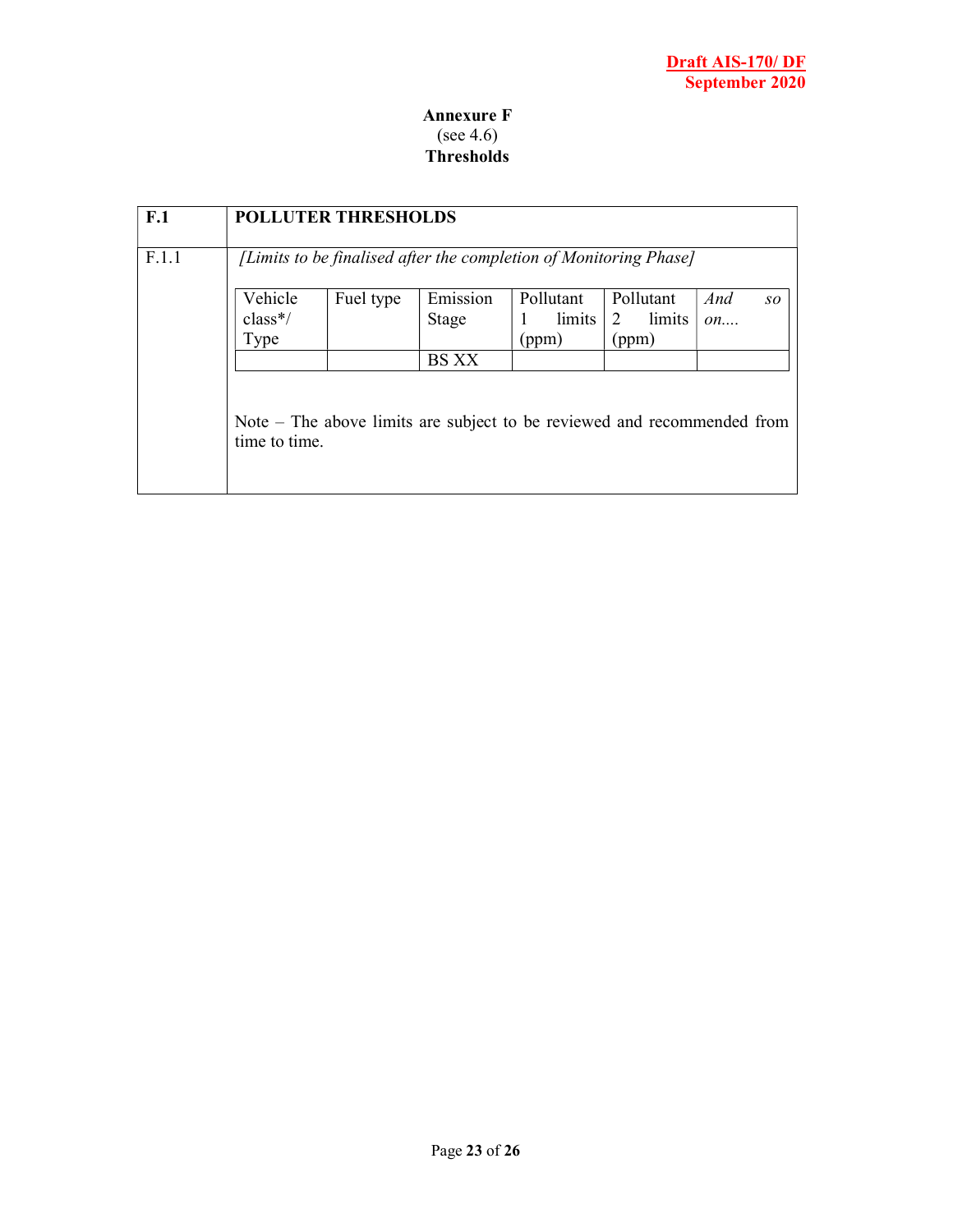#### Annexure G (see 4.5) Reporting Format

(To be finalised after the completion of monitoring phase)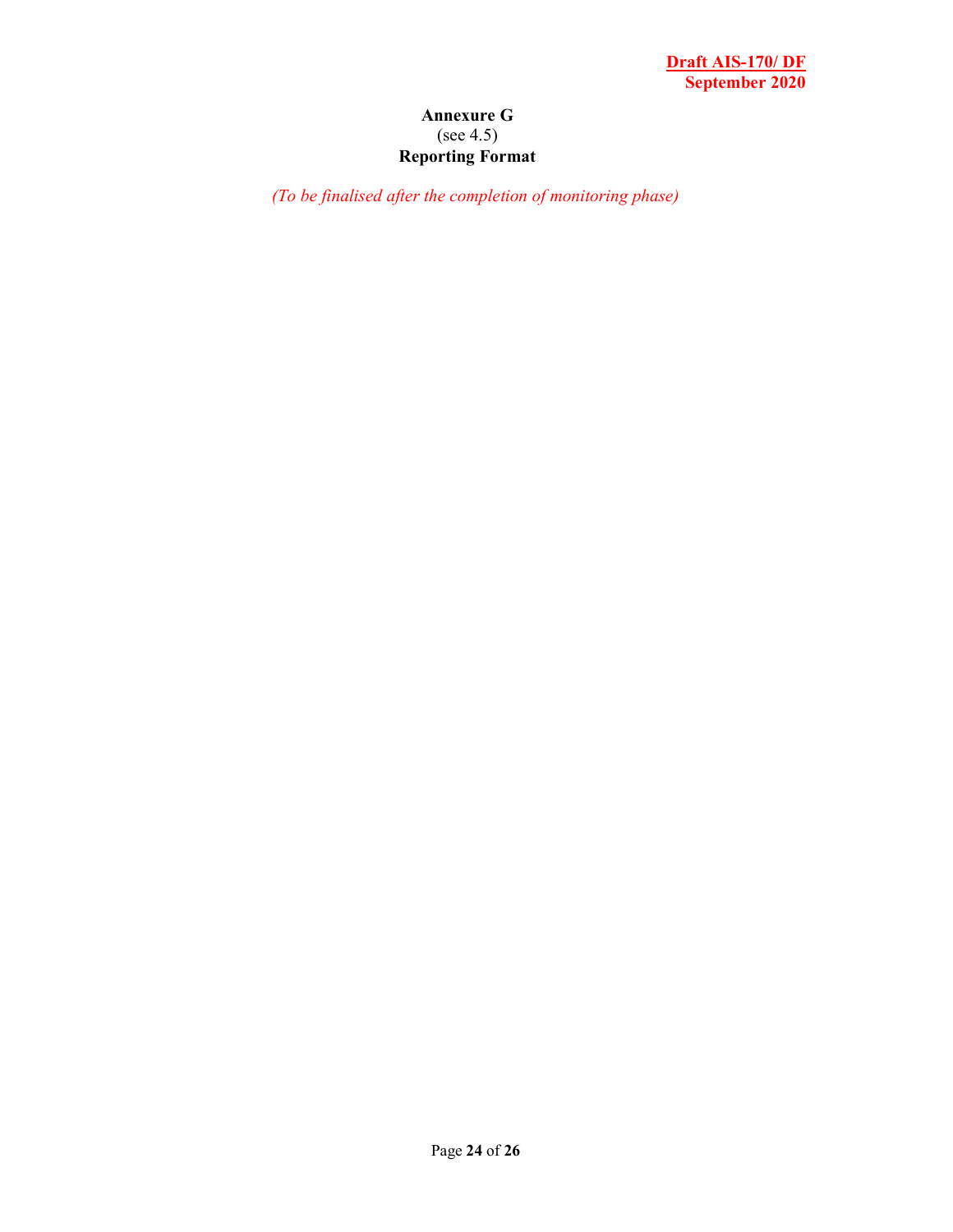#### ANNEXURE Y

#### COMPOSITION OF AISC PANEL\*

| <b>Name</b>          | Organisation                                                   |  |  |  |
|----------------------|----------------------------------------------------------------|--|--|--|
| Convener             |                                                                |  |  |  |
| Mr. Dinesh Tyagi     | Director                                                       |  |  |  |
|                      | International Centre for Automotive Technology (ICAT), Manesar |  |  |  |
| <b>Members</b>       | Representing                                                   |  |  |  |
| Ms. Vijayanta Ahuja  | International Centre for Automotive Technology (ICAT), Manesar |  |  |  |
| Mr. Shakti N. Khanna | International Centre for Automotive Technology (ICAT), Manesar |  |  |  |
| Mr. Parag G. Mengaji | The Automotive Research Association of India (ARAI), Pune      |  |  |  |
| Mr. Manoj Kumar      | State Transport Department, Haryana                            |  |  |  |
| Mr. Sukhbir Singh    | State Transport Department, Haryana                            |  |  |  |
| Mr. Karunesh Kumar   | National Informatics Centre (NIC)                              |  |  |  |
| Mr. Sanchit Seth     | <b>OPUS</b> Group                                              |  |  |  |
| Mr. Niranjan Vescio  | <b>OPUS</b> Group                                              |  |  |  |
| Ms. Rucy Phansalkar  | NTT DATA Business Solutions India Pvt. Ltd.                    |  |  |  |
| Mr. Ravindra Inamdar | Horiba                                                         |  |  |  |
| Mr. Rajiv Sharma     | Horiba                                                         |  |  |  |
| Mr. Nituj Bhatnagar  | <b>AVL</b>                                                     |  |  |  |
| Mr. Andreas Pein     | <b>AVL</b>                                                     |  |  |  |
| Mr. Akshat Mathur    | <b>AVL</b>                                                     |  |  |  |

\*At the time of approval of this Automotive Industry Standard (AIS)